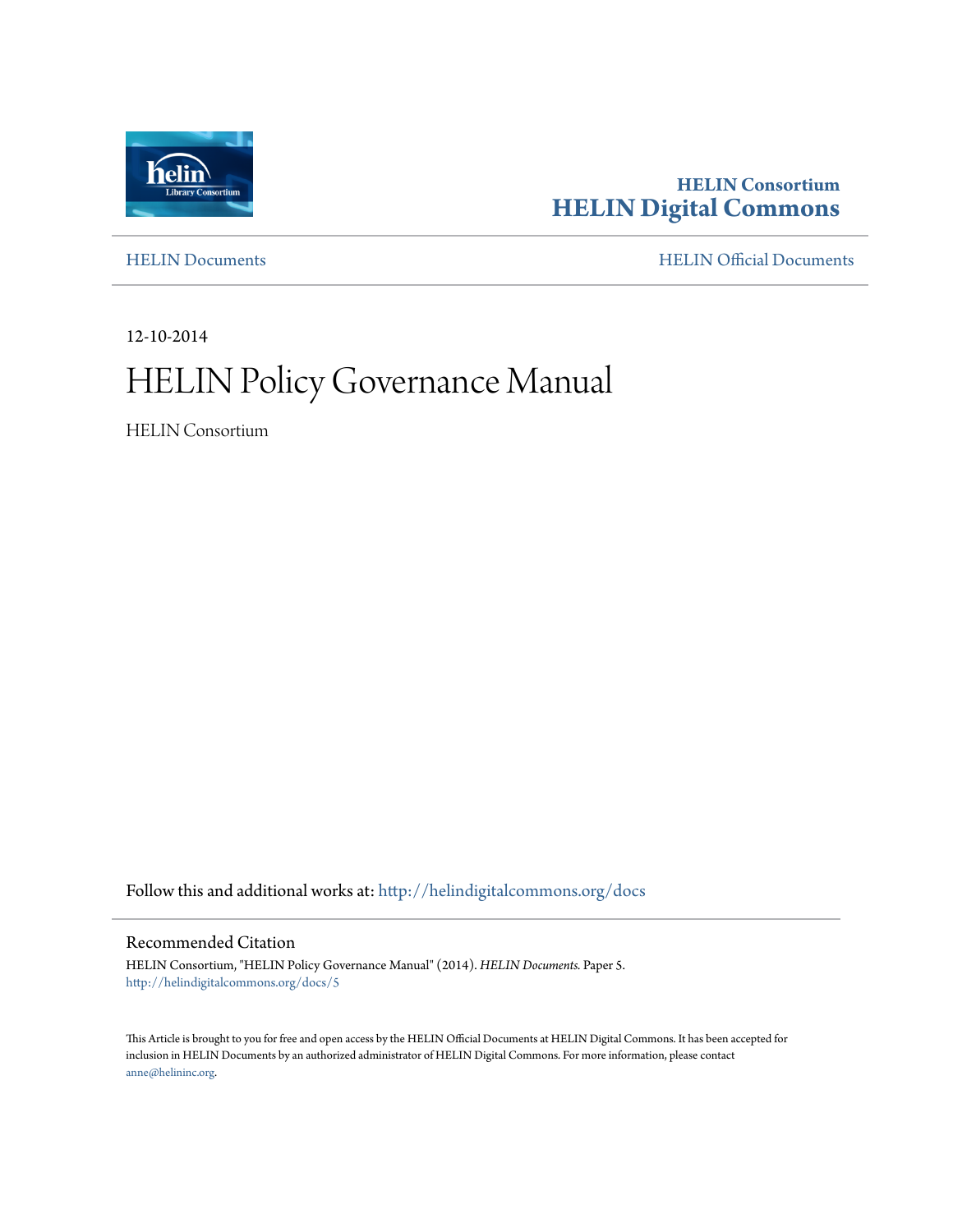December 10, 2014



# HELIN Policy Governance Manual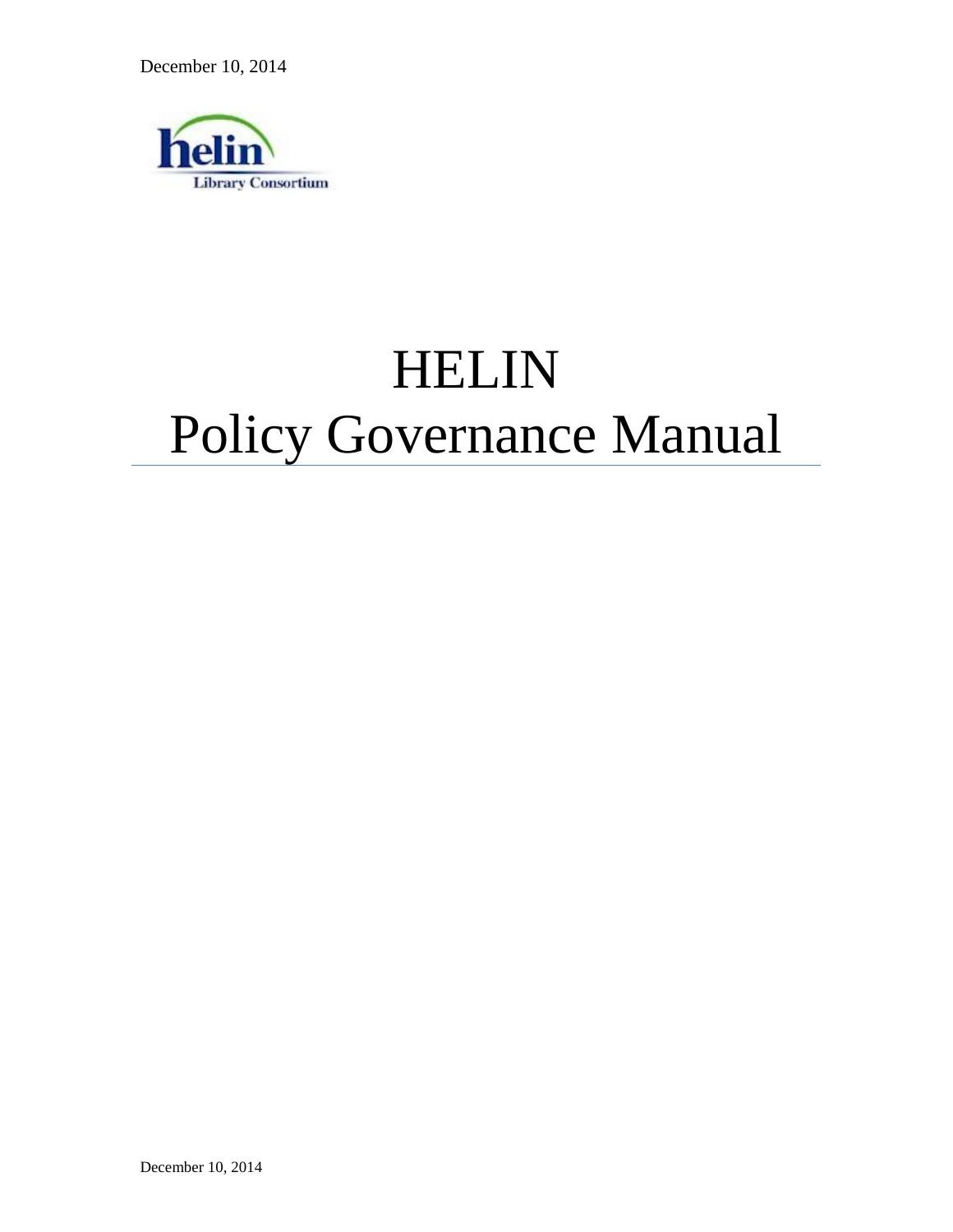| IV. ROLES: BOARD, CHAIR OF THE BOARD AND EXECUTIVE DIRECTOR 9     |
|-------------------------------------------------------------------|
|                                                                   |
| Position Description: Chair of the Board of Directors of HELIN 11 |
|                                                                   |
|                                                                   |
|                                                                   |
|                                                                   |
|                                                                   |
|                                                                   |
| HELIN BOARD WORK GROUP, EXECUTIVE DIRECTOR TASK FORCE, AND        |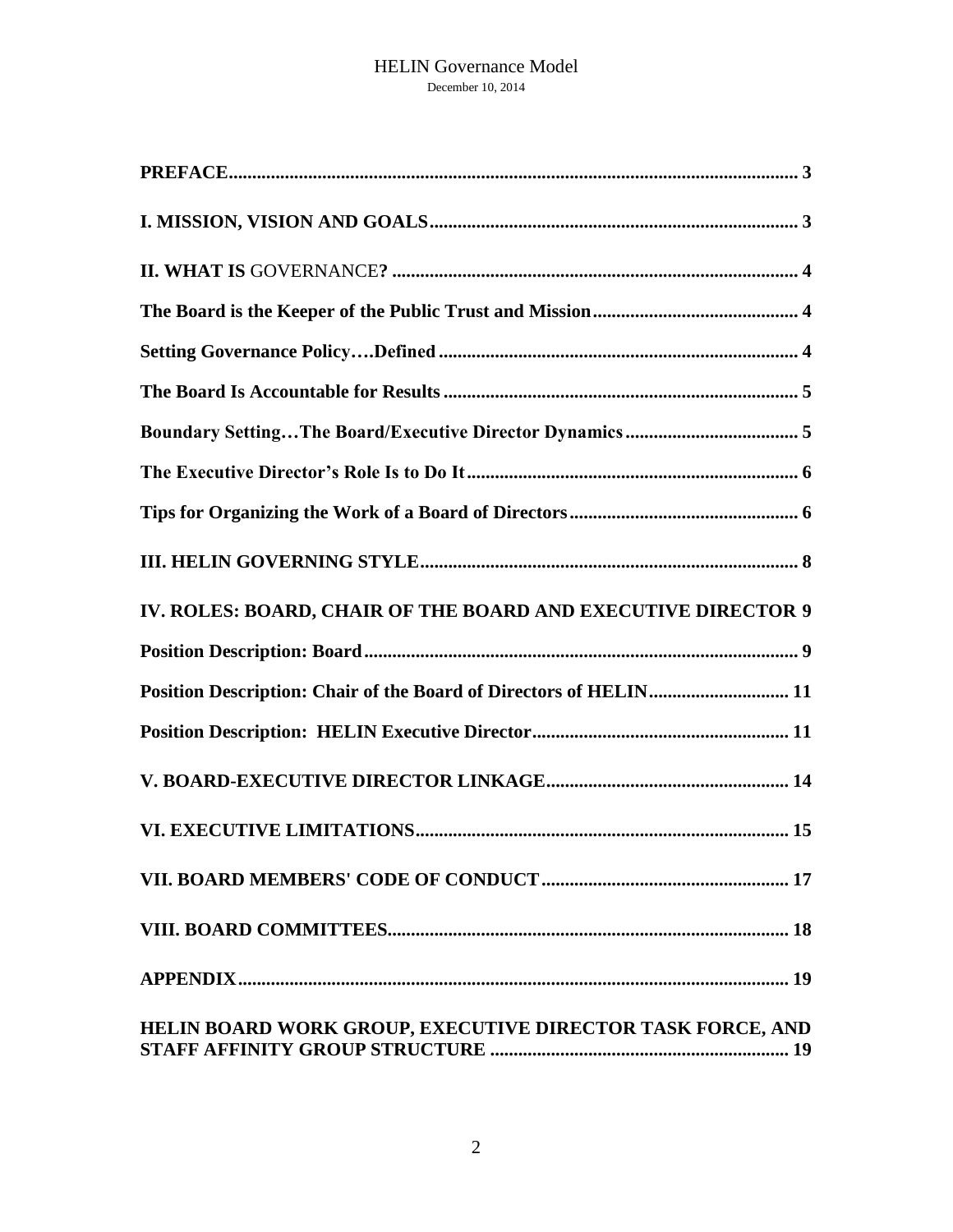## <span id="page-3-0"></span>**Preface**

This document presents the governance model for HELIN, tailored to its aims and priorities.

There are four audiences for this governance model:

- The HELIN board of directors, including new board members as part of their board orientation.
- The HELIN Executive Director and HELIN office staff
- HELIN library staff who report to their library directors

## <span id="page-3-1"></span>**I. Mission, Vision and Goals**

**Mission:** Continually develop and sustain cooperative initiatives to enhance library resources, systems and services for all member institutions.

**Vision:** HELIN aspires to collaboratively lead innovation in library and information services for the enhancement of higher education and learning.

Guided by its Mission and Vision, the consortium's goals serve as the "outcomes" against which the board designs and thus pursues all initiatives. The Mission, Vision, Goals are delineated in the *Mission, Vision, Goals Document.*

#### **Goals:**

- $\triangleright$  Make the user's needs central to the delivery of library systems and services
- $\triangleright$  Collaborate as a regional and national leader in cooperative and consortial initiatives
- $\triangleright$  Create efficiencies and reduce redundancies in library systems and services
- $\triangleright$  Provide ongoing and regular professional development opportunities for library staff
- $\triangleright$  Make the HELIN organizational structure strategic to the needs of its members
- $\triangleright$  Strategically expand membership options
- $\triangleright$  Integrate systematic assessment into planning and evaluation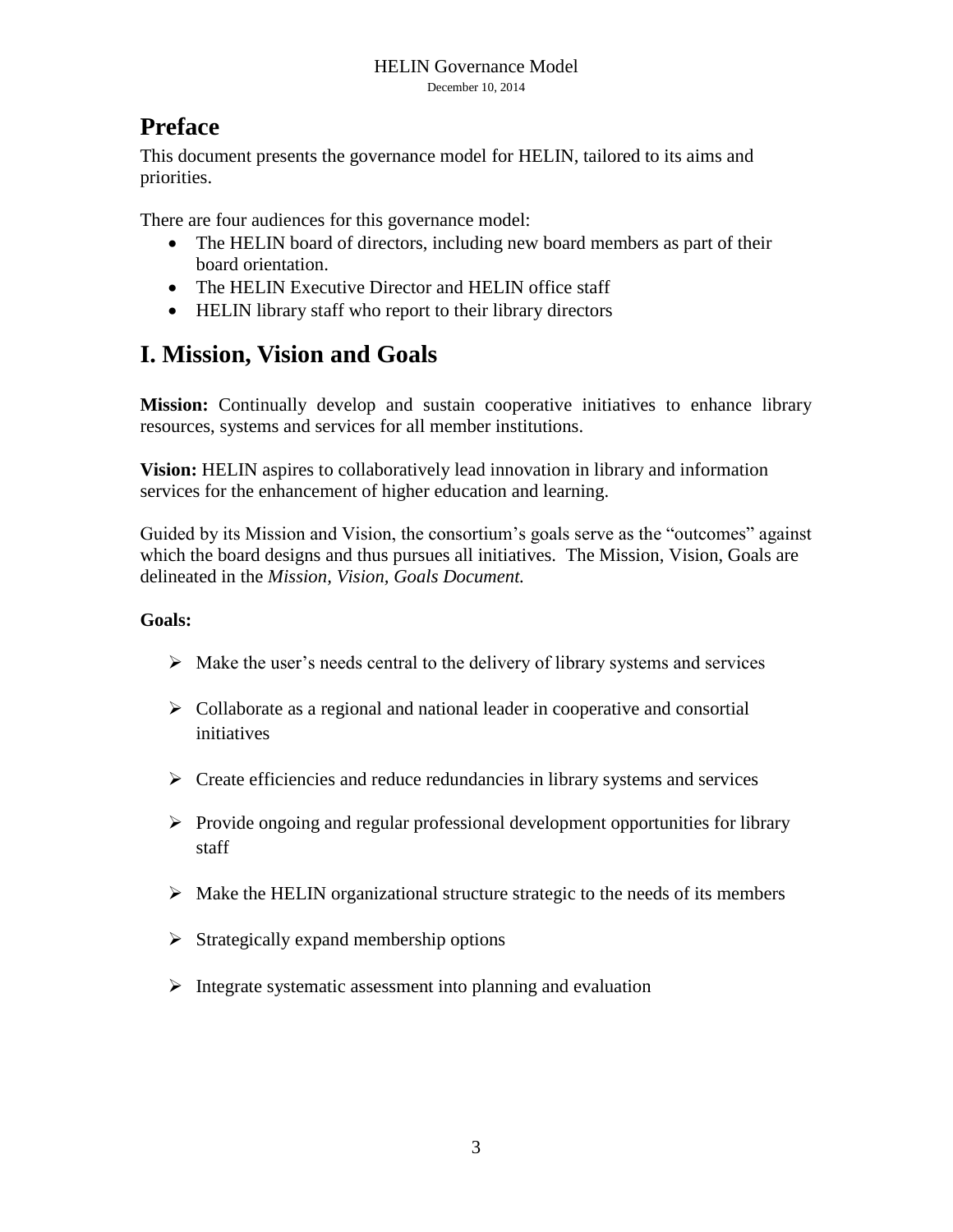## <span id="page-4-0"></span>**II. What Is Governance?**

Governance is exerting influence to ensure good order within an organization and to carry its mission into the world. Governance is about defining the mission, revisiting it and, if necessary, redefining it. Governance is about shaping a policy-level agenda for work and demanding that directors serve the best interest of the public trust via external stakeholders.

Governance is distinct from operations/management. The rule of thumb is that a board governs by establishing high-level policy, and the staff, usually meaning the executive director, manages the execution of board-set policy. How this initially occurs and how roles are defined is drawn from the organization's design. Yet, the most effective way to clarify the distinctions, in reality, is through experiencing the continual creative tension inherent in the differences between governing and managing.

Governance focuses on the organization's performance and the external environment in which the organization must do its business. The intent of governance is never to get involved with the internal operations. Rather, the focus is on scanning and analyzing the external environment which helps to move the organization forward and monitors key results.

Management is the executive director, who holds a dual focus: internal and external. Internally, management is the keeper of shaping the workplace culture, structure, and the key systems for serving customers and generating reports. Externally, the executive director anticipates the implications of the constantly changing conditions of threats and opportunities and the impact of those conditions on the work of HELIN.

#### <span id="page-4-1"></span>**The Board is the Keeper of the Public Trust and Mission**

A not-for-profit board, HELIN must know in whose interest it acts. The answer is always the stakeholders in the community, who provide the context of the organization. A notfor-profit corporation must uphold the trust of the public who bear the cost of taxexemption to a not-for-profit. Contrary to business corporations, a not-for-profit does not own the money that passes through the till; members of the Board serve as trustees of the money received and spent. This trusteeship puts the board in the fiduciary and legal role of being accountable to the public. This is what the IRS monitors in both granting of a tax exemption and the yearly reporting on a 990 tax return.

A well-crafted mission translates into a public cause to champion and stirs passion in people. A board governs best by stating and controlling the core ideas and values that define the cause. A vibrant mission yields shared convictions and alignment among the directors on the board.

#### <span id="page-4-2"></span>**Setting Governance Policy…. Defined**

Some experts distinguish governance and management by saying, "The board sets the policy, and the executive director implements the policy." This is not distinctive enough. Managers set policy every day, so it is essential to specify who sets which type and level of policy. The directors are the authors of policy statements that relate to the governing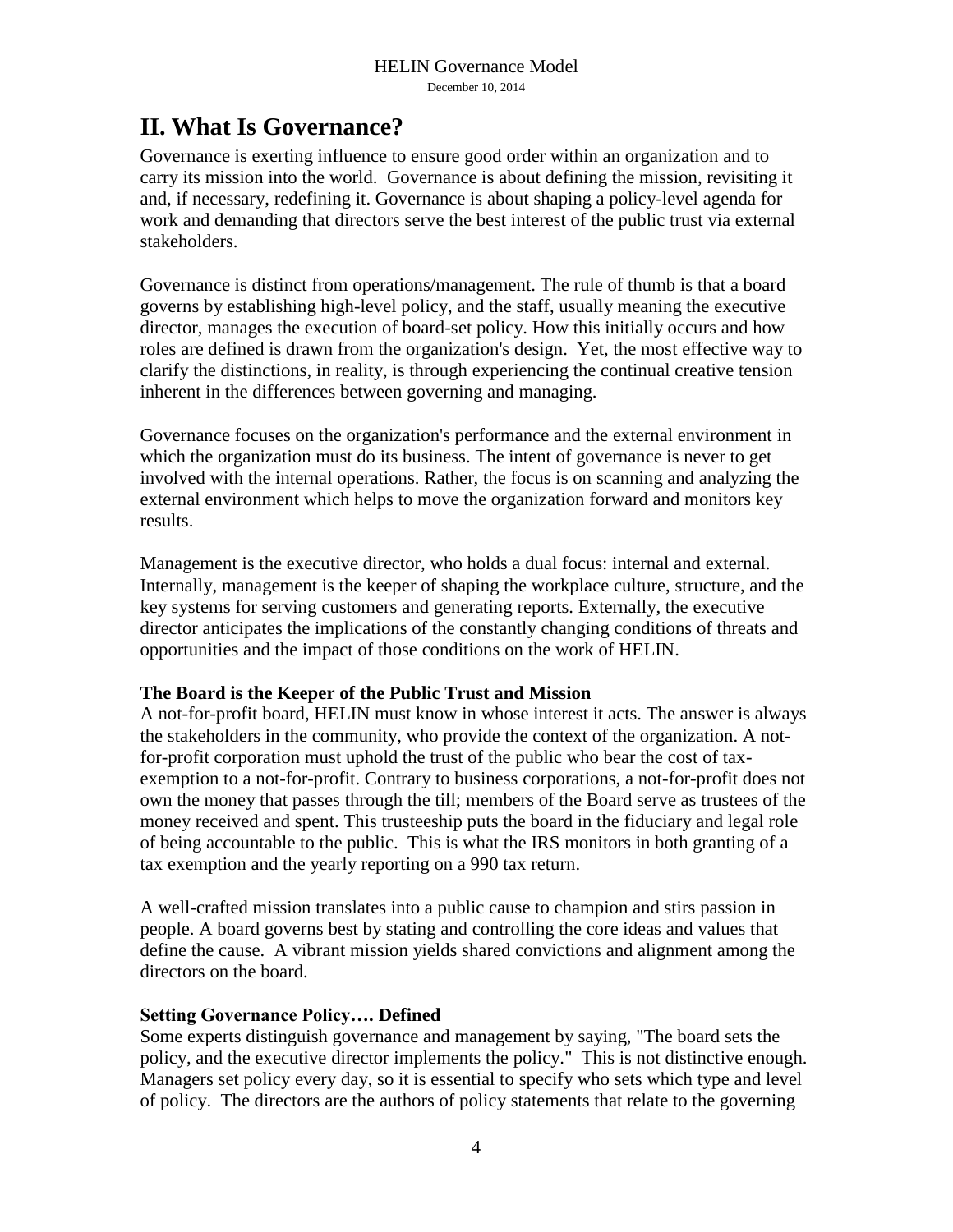function. Such statements serve to guide, but not box-in the executive director when implementing the policy.

Management thinker, Peter Drucker, warns that the pure policy-setting role of a board is a false icon. Rather than focusing on policy formulation in a vacuum, which can drop into a dialogue of decreasing clarity, Drucker suggests that a not-for-profit board and management focus on organizing the work to be done. His/her point is that to effectively delineate the roles of board and management, it must be stated clearly who does what work and who is accountable for what results. In this way, the honing of policy is drawn from the specific experience of sorting out the work and the results and not generalized or "brought in" from a director's experience on another board.

The responsible board defines "what", "for whom", "at what cost", and delegates to the executive director and his/her team the "how" and the ceaseless grappling with minutiae. John Carver has evolved a progressive governance model that has the board executing a policy governance role. Carver says the board of directors defines the major outcomes. The board also defines any constraints or limitations the executive director will be held accountable for, in pursuit of the outcomes. In turn, the executive director pursues the outcomes within the limitations by any means chosen.

Caution: boards tend to move in and fill management voids. The executive director and his/her staff must seek to leave no voids; but if they do occur, management should have a plan to fill them quickly.

#### <span id="page-5-0"></span>**The Board Is Accountable for Results**

A not-for-profit organization is in business to perform, to produce outcomes for the defined public good based on the resources at its disposal. Using resources without producing results violates the public trust the board is charged with upholding.

Outcomes are measures of success that vitally affect organizational performance. These outcomes are the declared measures inherent in the strategic choices the board has made. Results are formulated at several levels, starting with a results- oriented mission/purpose (the basic definition of the organization's business.) The purpose statement answers four questions: what is provided, to whom, for what timeless outcome, and within what boundaries? When outcomes emanate from the top, via purpose, it is easier for the board to set them.

#### <span id="page-5-1"></span>**Boundary Setting … The Board/Executive Director Dynamics**

The board's first boundary-setting activity is making strategic choices. Each choice must be translated into an outcome for the executive director to complete. In this way the board prescribes first the outcomes, (the key results), and then any constraints or nonpermissible actions for the executive director as he/she achieves the outcomes.

The board's second boundary-setting activity is to publicly establish philosophical or geographical limits for an executive director's actions. The board must then ensure that the executive director has an explicit strategy for maneuvering within those boundaries.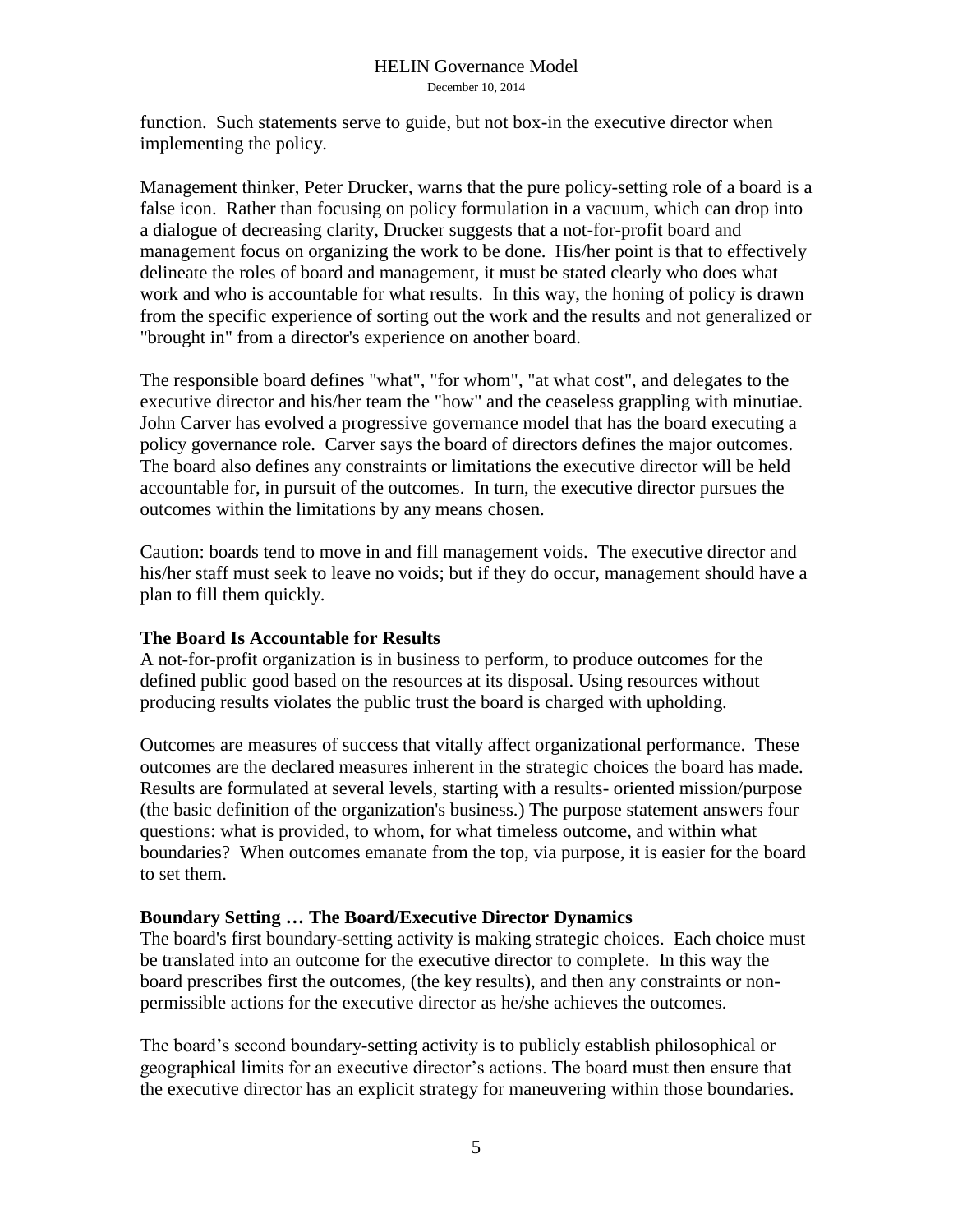The executive director, in turn, is accountable for animating the core values of the organization, implicit in the public mission, and for pushing hard against the board-set boundaries, knowing that said boundaries are limits. This dynamic fosters a healthy, creative tension between the limits set by the board in its governing role and the executive director's drive to expand the organization. This creative tension continually reinforces the line between what is governance and what is management.

The third boundary-setting role is asking tough questions. Since the governing body's primary focus is on the future potential of the organization, the directors engage in healthy debate on the very reason for the organization's existence and constantly ask: "What business are we in? Who are we here to serve?" Asking these kinds of questions will help the board of directors ensure sufficient financial resources for the future by developing a financial plan that goes well beyond the short-term view of a one-year budget.

#### <span id="page-6-0"></span>**The Executive Director's Role Is to Do It**

The executive director executes the strategic choices that the board has framed as outcomes. There are two aspects to these choices: the executive director determines the objectives, and HELIN Office Staff allocate resources to achieve the objectives. Thus, the executive director is accountable for the day-to-day operation and is the articulator and executor of strategy. Execution of board-determined strategy, or the game plan, is management's task.

A board must not let an executive director make the policy level choices, rather it must ask for options and a rationale. Ultimately the board must choose one direction over the other. A board who recognizes that it is managing, must stop. It must decide the big policy choices for the organization, and then have the executive director report on progress against these choices. After the big choices are made, the executive director will be held accountable for the success or failure of implementation.

A director of the board must rely on an executive director's analysis of the information and trust his/her professional judgment. Management's job is to sift and sort data. Board members can't know everything, when they try they are managing. A board that wants to do its own analysis has either lost confidence in the executive director or doesn't understand its governing role. A board must look critically at the executive director's analysis, and probe deeply as to the implications of each option and rationale presented by him/her.

The board of directors exists to challenge the executive director on substance, not minutiae. The board must probe the executive director so they know he/she is performing as a leader, and not just as the board's lackey.

#### <span id="page-6-1"></span>**Tips for Organizing the Work of a Board of Directors**

A well-formulated position description for the directors of the board and its chair is vital. Position descriptions for the chair and the executive director are equally critical.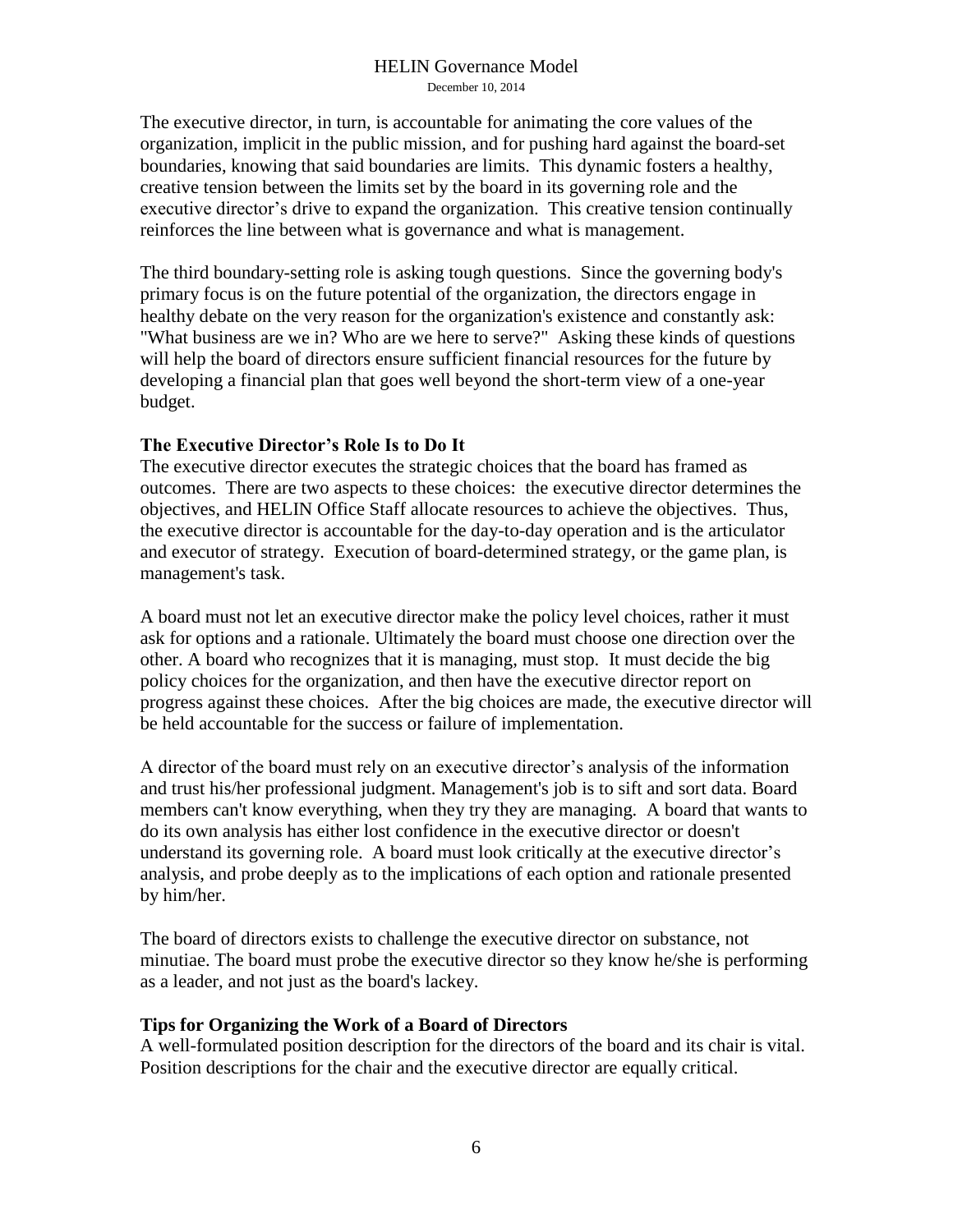Directors of a board must demand concreteness from an executive director ("Show us the outcomes!") Directors must also know how the budget reflects the organization's priorities. As noted earlier in the boundary setting section, every director of the board must continually ask penetrating questions.

The chair is the executive director's partner. The chair runs board meetings and actively draws out the best in other directors. The chair reports annually on the health and performance of the organization and is held accountable to this role.

The HELIN board of directors will use standing committees sparingly. Standing committees tend to perpetuate the process of work of a previous committee's actions. A more strategic alternative is the use of task forces for staff-driven projects and working groups for the HELIN board that focus on *executing* the organization's strategic action agenda. Before any task forces are formed, the board prepares, in concert with the executive director, a short list of work priorities for the year.

A parallel activity to establishing priorities is completing an inventory of board expertise. For each director the inventory should include: skills available, resources in the community that can be mobilized, and projects of interest.

Once the director/organization need match inventory is finished, work groups are formed or individual board assignments are made. A work group is accountable for producing the specified results within a predefined timeframe, and then it goes out of business. The members are freed-up to take on another action-oriented work assignment. The narrower the scope of the work group, the quicker and more effectively it will yield results. A detailed, written charge/scope of work should be prepared by the work group chair and approved by the board chair.

Each director must be held accountable for specific results. The results focus engenders an obligation on the part of each director to stay conversant with the academic library industry's core ideas and trends. The chair of the board and each director meet to agree on a set of individual to-dos for that person. The results of the meeting are then collected as the individual board member's plan of work and circulated to all directors. Because the entire board sees all the results, there is an implicit accountability held among colleagues. The written personal work-plan of board members sets a minimum performance standard of time commitments and results.

Thus, the results-driven, resource deployment plans (the work groups and all the personal work-plans of board members) serve as monitoring tools for the chair. Further, the board begins to focus more on work to be done and to nudge each other into accountability.

A successful board must be comprised of HELIN peers who trust each other. There must be camaraderie and commitment in the group. The relationship between board and executive must be cordial and professional.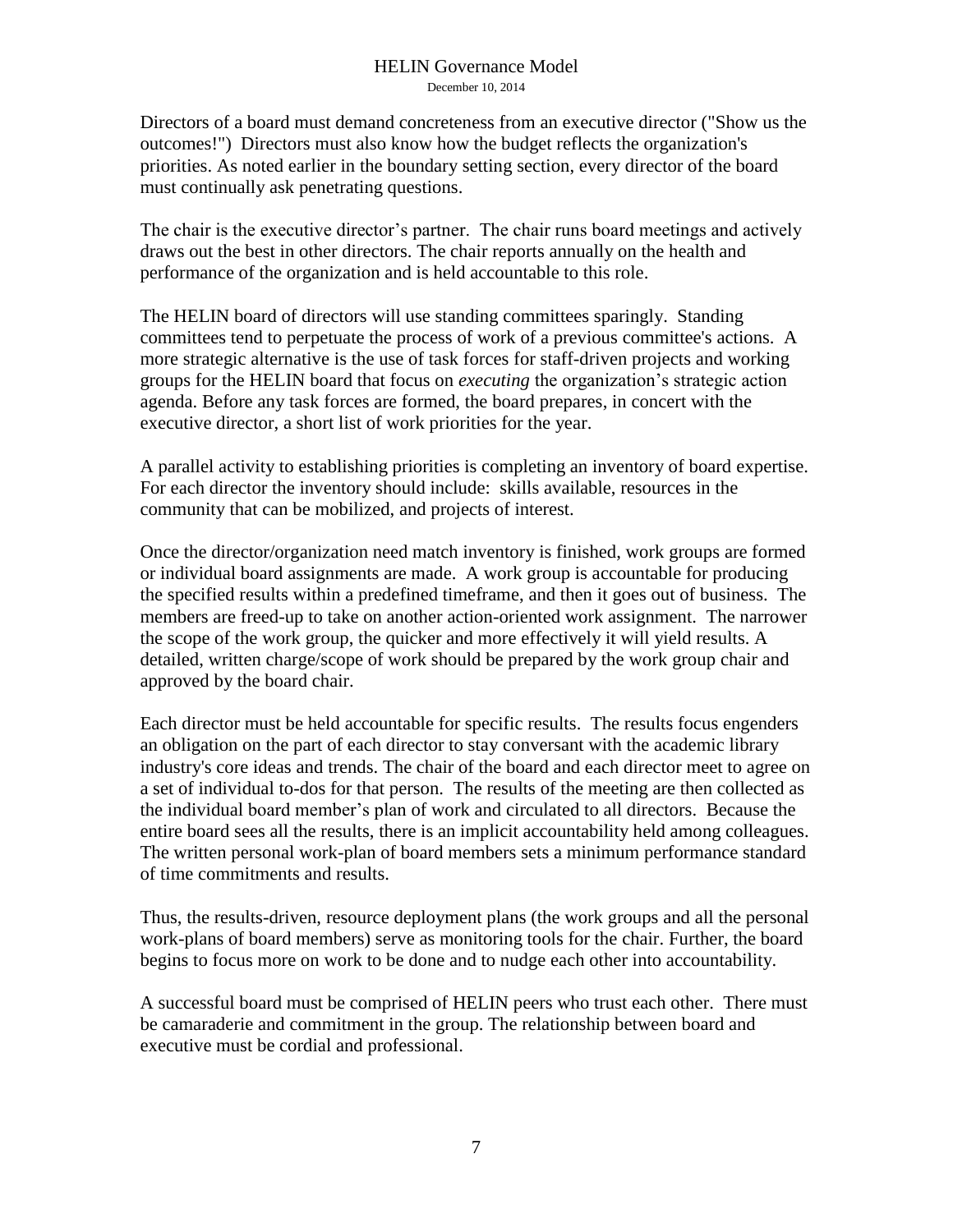A director of HELIN has to be a helpful resource to the executive director and the organization as well as serve as a trustee. Boards often confuse the roles and think everything they do for the organization is governance – not so. A director of a board must always recognize which role he/she is playing. When serving as resources, they are volunteers, taking off the board hat and reporting to the executive director. They provide counsel, information or skill to him/her. For example, board members have to keep the organization's plan in their heads so that when vital information comes across their desks it can be passed directly to the executive director. They must not wait and bring these things up at a board meeting; it is inappropriate and probably too late. Scouting for timely information is a board member's responsibility as a resource.

Being a director of HELIN is a tough and demanding job fraught with complexities, increasing liabilities and risk. Delivering on the accountabilities becomes the measure of performance. Anything less is an absence of responsible governance.

## <span id="page-8-0"></span>**III. HELIN Governing Style**

The board will govern with an emphasis on (a) outward vision rather than an internal preoccupation, (b) encouragement of diversity in viewpoints, (c) strategic leadership more than administrative detail, (d) clear distinction of board and chief executive roles, (e) collective rather than individual decisions, (f) future rather than past or present, and (g) proactive rather than reactive.

On any issue, the Board must **e**nsure that all divergent views are considered in making decisions, yet must resolve into a single organizational position. Accordingly:

- 1. The board will cultivate a sense of group responsibility. The board, not the staff, will be responsible for excellence in governing. The board will be the initiator of policy, not merely a reactor to staff initiatives. The board may use the expertise of individual board members to enhance the ability of the board as a body, rather than to substitute the individual judgments for the board's values.
- 2. The board will direct, control and inspire the organization through the careful establishment of broad written policies reflecting the board's values and perspectives. The board's major policy focus will be on the intended long term outcomes for members and/or customers**,** not on the administrative or programmatic means of attaining those effects.
- 3. It is expected that the HELIN board member will be the chief librarian at each library. In lieu of the chief librarian, another senior staff from that institution may represent it on the board. Such representatives must be approved by the HELIN board and be the same person all of the time. In effect, there will be no rotating representatives.
- 4. The board will enforce upon itself whatever discipline is needed to govern with excellence. Discipline will apply to matters such as attendance, preparation for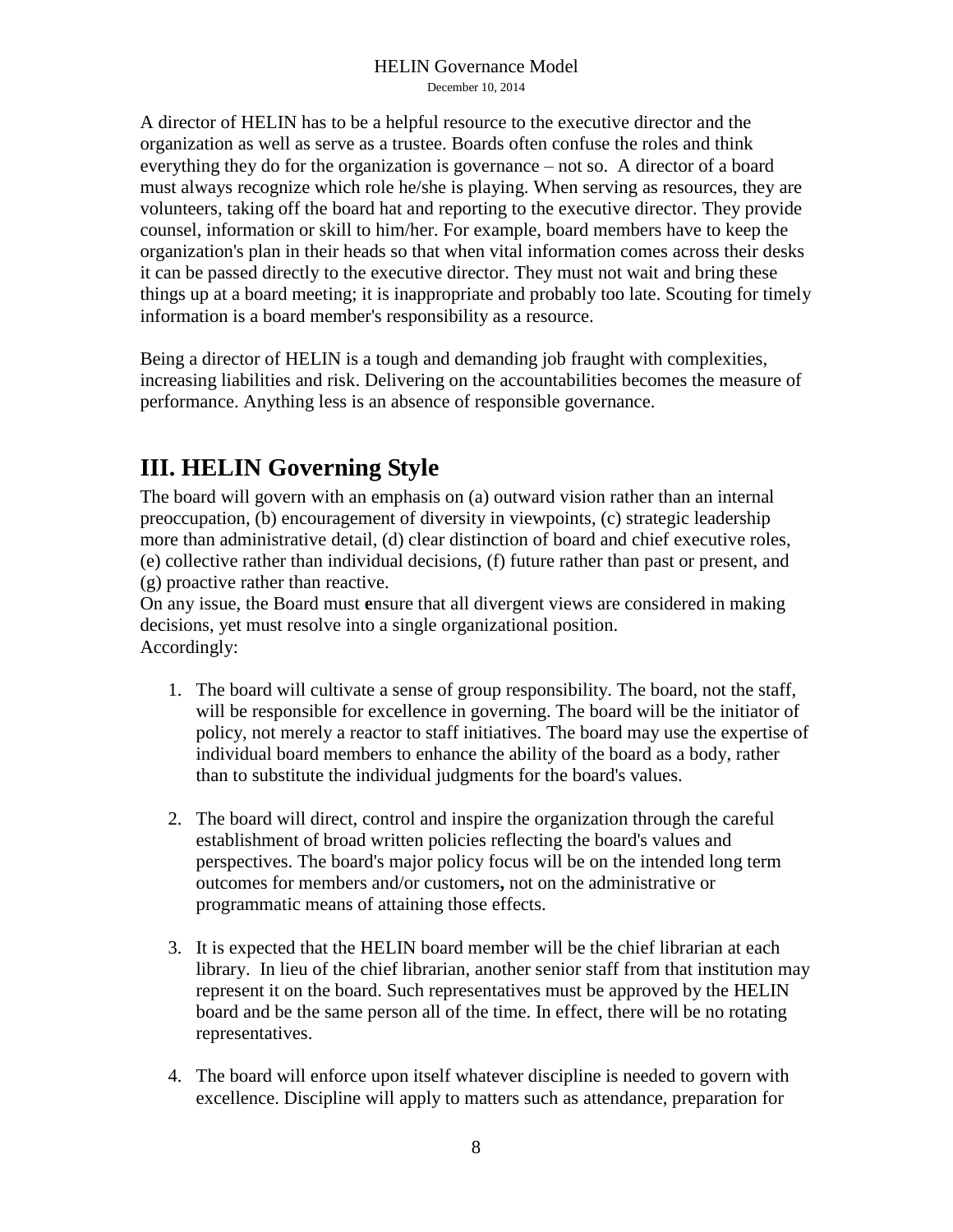meetings, policymaking principles, respect of roles, and ensuring the continuance of governance capability. Although the board can change its governance process policies at any time, it will observe them scrupulously while in force.

- In accordance with this discipline, the board will only allow itself to address a topic after it has answered these questions:
- Whose issue is this? Who is owner or customer? Is it the board or the executive director?
- Has the board dealt with this subject in a policy? If so, what has the board already said on this subject and how is this issue related? If the board has already addressed the matter, does the board wish to change what it has already said?
- If the matter is several levels below board level, does the board agree that the matter affects the outcomes in a significant fashion? If so, then the board will determine the broadest way to address this issue so that it is still remains under existing board policy.
- It is out of order for board members to talk about an issue until these questions of appropriateness are settled.
- 5. Continual board development will include orientation of new board members in the board's governance process and periodic board discussion of process improvement.
- 6. The board will allow no officer, individual, committee of the board, or committee of the organization to hinder or be an excuse for not fulfilling its commitments.
- 7. The board will monitor and discuss the board's governance process and performance. Self-monitoring will include comparison of board activity and discipline against the HELIN governance model (this document).

## <span id="page-9-0"></span>**IV. Roles: Board, Chair of the Board and Executive Director**

The three position descriptions are board, chair of the board and executive director.

#### <span id="page-9-1"></span>**Position Description: Board**

This is HELIN's board statement of its role and responsibilities. The board will continue to debate, narrow, and add to this document so it becomes more fully the description of their role.

#### *Board Function*

As a representative and trustee of the public good, the HELIN board as one body, will be the primary strategic force pressing HELIN to the realization of its potential for service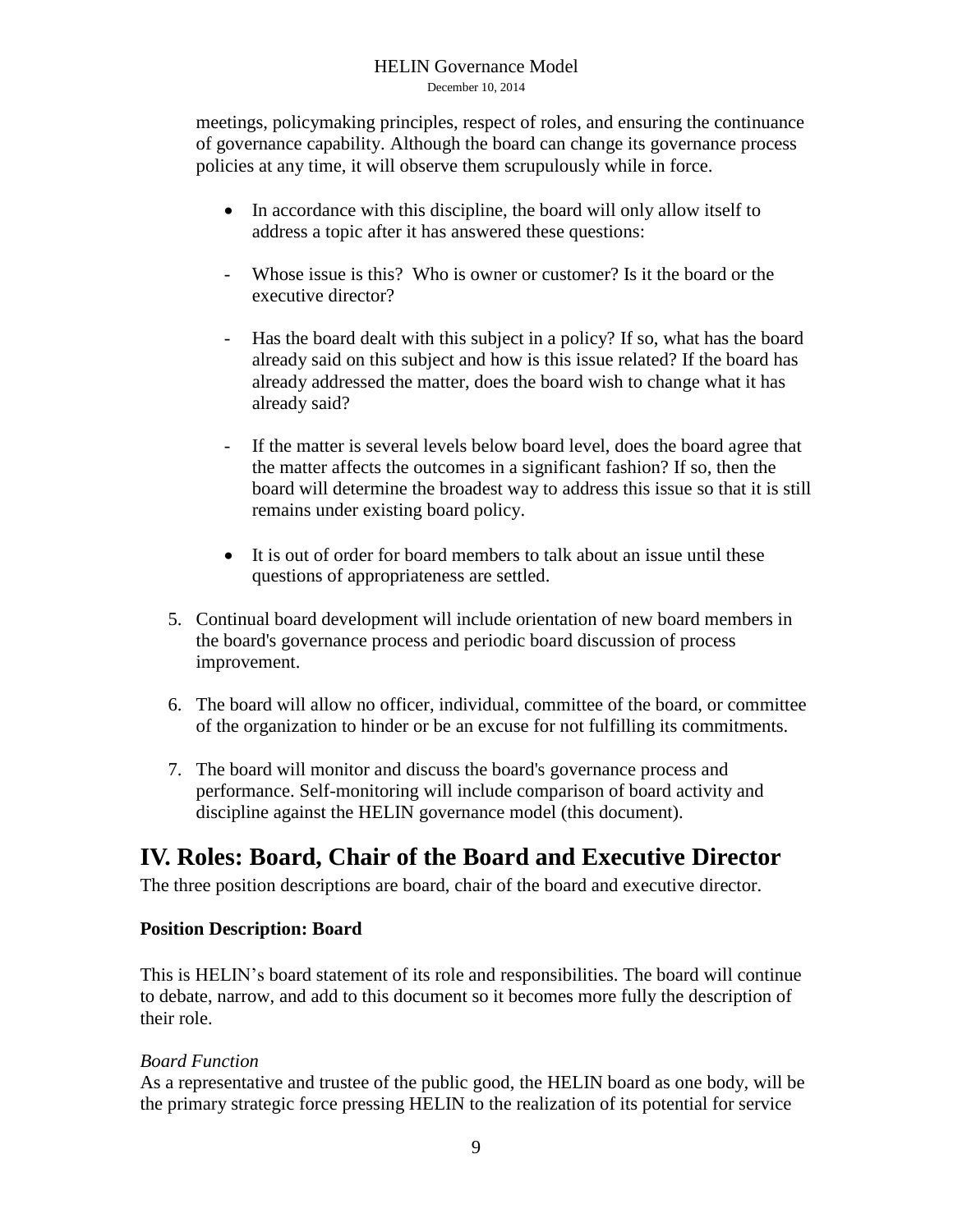and the fulfillment of its mission and fiduciary obligations to the public trust and its stakeholders. The board ensures that *HELIN Bylaws*, *HELIN Agreement for Integrated Library and Information Services,* the *HELIN Policy Governance Manual,* and other foundation documents are current and valid.

Although these functions and accountabilities refer to the board as a whole, they apply to each HELIN director as well. The board as a collective and each director shall:

#### *Board Strategic Thinking*

- Affirm priority needs, wants and desires of institutional members. This planning activity is enriched through board outreach.
- Ensure that the executive director translates strategic priorities into outcomes and a plan of action that lead to achievements.
- Establish for the executive director what is not permissible or out of bounds the limits - in the quest to achieve outcomes.

#### *Board Organization and Finance*

- Serve as the fiduciary custodian of fiscal reputation and soundness in service to the mission of upholding the public trust.
- Approve the budget as a yearly financial resource plan and long-term capital budgeting for the organization to include approved mix of resources and percentages for each resource.
- Fulfill its obligation to support publicly the decisions of the board, including those with which a director of the board may have been in disagreement.
- Act in the best interests of the organization and abide by conflicts of interest and confidentiality policies.
- Directors promote the work of the organization to all members and externally.
- Participate in a self-performance assessment and assessment of the board as a whole so there is continuous quality improvement.
- Based on the organization's performance appraisal and compensation principles and practices, annually approve the performance review of the executive director.

#### *Board Audit*

- Ensure that the executive director has established and monitors a conflict of interest policy.
- Monitor the progress of the board audit committee and review reports of independent auditors and evaluators on the organization's financial health and well-being. A regularly scheduled financial audit is a minimum requirement.

#### *Board Accountability*

- Strive with due diligence to perform all duties of the position.
- Attend to guidance, feedback and formative evaluation input from board colleagues concerning board member accountability.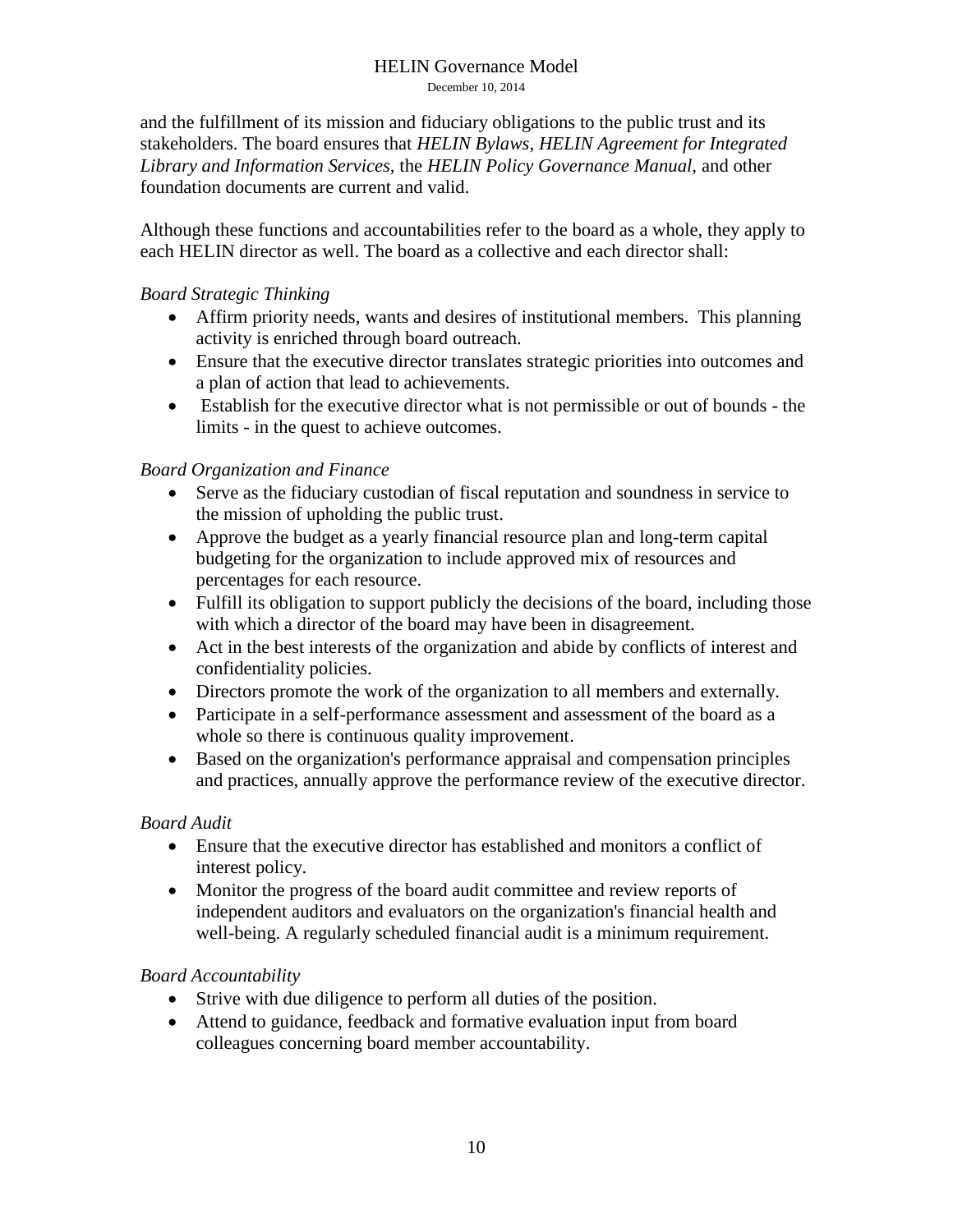#### <span id="page-11-0"></span>**Position Description: Chair of the Board of Directors of HELIN**

#### *Chair Functions*

- As chair of the board, assures that the board of directors fulfills its accountabilities for the governance of the organization. This includes the distribution of the chair's duties to the vice-chair and other officers if needed.
- Creates three-way collaboration: chair, vice-chair, and executive director.
- In collaboration with the executive director, helps him/her achieve the outcomes of the organization based on the priorities of the strategic plan.
- In collaboration with the Executive Committee ensures smooth transition to new leadership of the board as well as training new board members.
- Represents the organization at key meetings in concert with the executive director.
- Optimizes the relationship between the board and the executive director.
- Leads the annual performance review of the executive director.

#### *Chair Accountabilities*

- Reflects any concerns the executive director has in regard to the role of the board of directors or individual directors, and communicates to the executive director the concerns of the board and other stakeholders.
- Chairs meetings of the board. Ensures the board functions effectively, interacts with executive director optimally, and fulfills its governance mandate. With the executive director, develops and distributes meeting agendas and other materials necessary for board use.
- Assists the executive director in recruiting expertise for whatever volunteer assignments are needed such as work groups and staff-based task forces.
- In partnership with the executive director, presents an annual report to the board evaluating the pace, direction and strength of the organization.
- In consultation with the board, prepares an annual review of the executive director and recommends compensation and benefits for consideration by the board of directors.
- Annually focuses the board's attention on matters of institutional governance with specific attention to its own structure, role, and relationship to management.
- Communicates directly with the board that it has or has not satisfactorily fulfilled all of its projected annual governance accountabilities.
- Fulfills those assignments that the chair and the executive director agree are appropriate and desirable for the chair to perform within the framework of the strategic plan.
- Assigns operational tasks to board members, executive director, and staff through the executive director.

#### <span id="page-11-1"></span>**Position Description: HELIN Executive Director**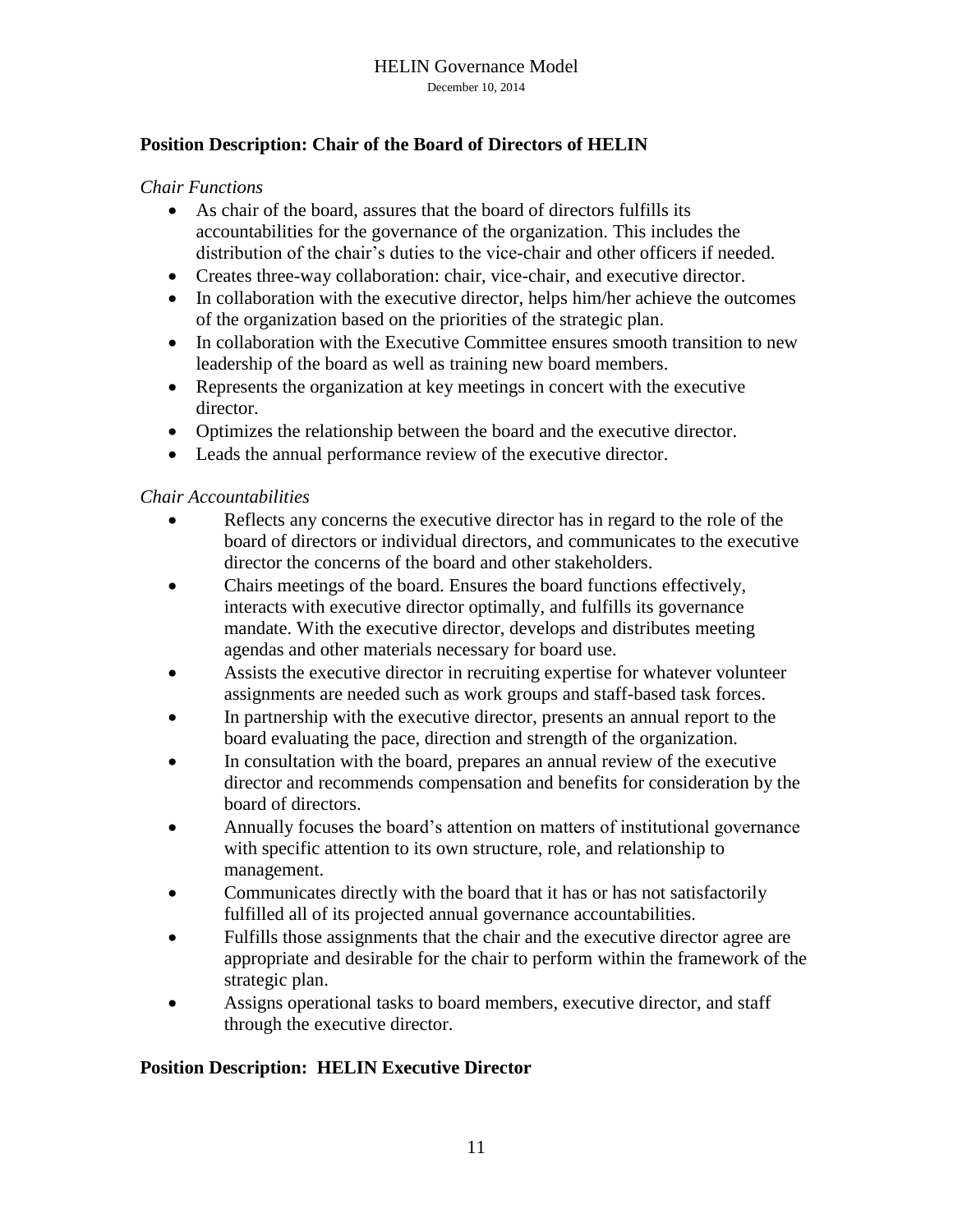Reporting to the HELIN Board of Directors, the executive director is the general manager and chief executive officer of the organization. The executive director represents the organization in public venues and is responsible for advancing the organization's interests and influence within these venues. The executive director will provide the leadership, outreach, coordination, and financial management necessary to advance the mission and goals of the organization. He/she is responsible for overseeing and administering the day-to-day operational activities of the organization.

#### *Executive Director: Overall accountabilities and functions*

- Serves as the chief executive of HELIN, accepting the weight of accountability for its successes and failures.
- Translates the organization's mission and the board-approved strategic priorities into outcomes, and thus organizational performance.
- Serves as the board's only formal management contact in terms of accountability and performance with staff and contractors.
- Works with the chairperson of the board to facilitate how the directors of the HELIN board and the executive committee embrace their governing roles and to ensure optimum interaction between the executive director and directors of the board.

#### *Executive Director and Strategic Thinking*

- Shares with the board responsibility for the longest and broadest vision for the future of HELIN. Provides continuous strategic thinking. The vision is not developed by the executive director alone, but is based, first and foremost on board direction and limitations, on member priorities, and on board policies. Translates this vision and board-stated strategic choices into a strategic direction for the organization.
- Engages with the board in continuous strategic planning and produces relevant documents when the situation requires it, e.g., action plans for the goal-driven initiatives.
- Strategically maneuvers HELIN through the competitive environment. Monitors the external environment for significant threats and opportunities that will impact the performance of the organization. Establishes an environmental scanning system to scout for, gather and codify conditions and trends that influence the strategy and direction of the organization. This information is to be, presented to the board and requires no immediate action, but ignites focused discussion.
- Provides direction that reflects the core values, ideas and principles or the character of the organization (the board is accountable for debating and approving values and principles.)
- Ensures that the values and principles are embodied in everything the organization does.

#### *Executive Director and Program Delivery*

 In keeping with board directed policies, establishes and implements programs and services - current and new - for delivery to the members. Builds the organization's community by qualified members and retaining current members,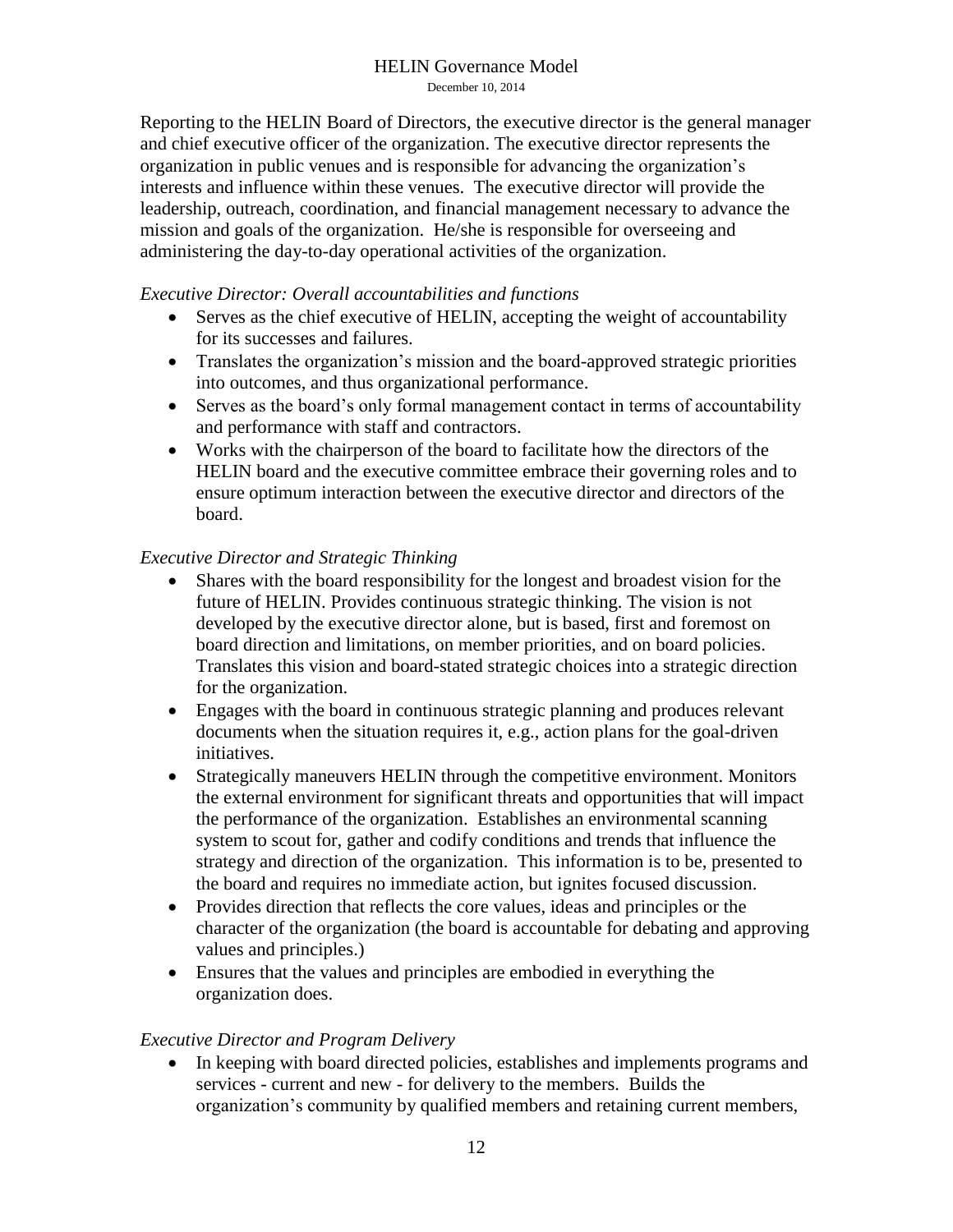where possible.

- Using the board-established strategic priorities as areas of policy develops continuous methods for engaging members.
- Ensures that Board-driven Work Groups, Executive Director-driven Task Forces, and Staff-driven Affinity Groups have well-defined goals which support HELIN's mission and strategic direction as well as align with member priorities.
- Collaborates with other organizations to benefit the library industry and HELIN. For example, build new and strengthen existing alliances, partnerships, and joint ventures with leading companies in the industry, telecommunication providers, regional and national advanced network initiatives, leading research and educational institutions, and state and federal governments.
- Represents the organization in academic networking venues and is accountable for representing the organization's interests and influence within network constituents.
- Manages the organization's public image on website, print materials and missioncritical services.

#### *Executive Director and Board*

- Along with the chair, ensures that the board is accurately applying HELIN's emerging policy governance model. The board sets the strategic priorities along with the limitation policies within which the executive director is free to choose the means for achieving the board-set outcomes within the limits.
- With the chair of the board, collaboratively develops agendas for the board and executive committee meetings to ensure that the board and executive committee fulfill their governing accountabilities.
- Sees that the chair, the board and executive committee are always kept informed of the present and emerging conditions of the organization, and alert them to problems and weaknesses.
- Ensure board and executive committee meetings materials and agenda's are prepared in a timely fashion.
- Collaborates with the chair to elicit the best thinking and involvement from each board member.

#### *Executive Director and Operations*

- Creates a strong and stable financial position for the organization and presents an accurate, transparent picture of the finances.
- Makes certain that the flow of funds permits HELIN to consistently move toward achieving its intended outcomes, and that those funds are allocated properly to reflect present and future priorities. Seeks sponsored or other funding in support of the organization's projects and activities.
- Establishes an effective and collaborative management approach to implement the strategy.
- Enters into and executes all contracts, with the consent of the Board, relating to furthering the business and affairs of the organization.
- Ensures that there are appropriate human resources in place to carry out the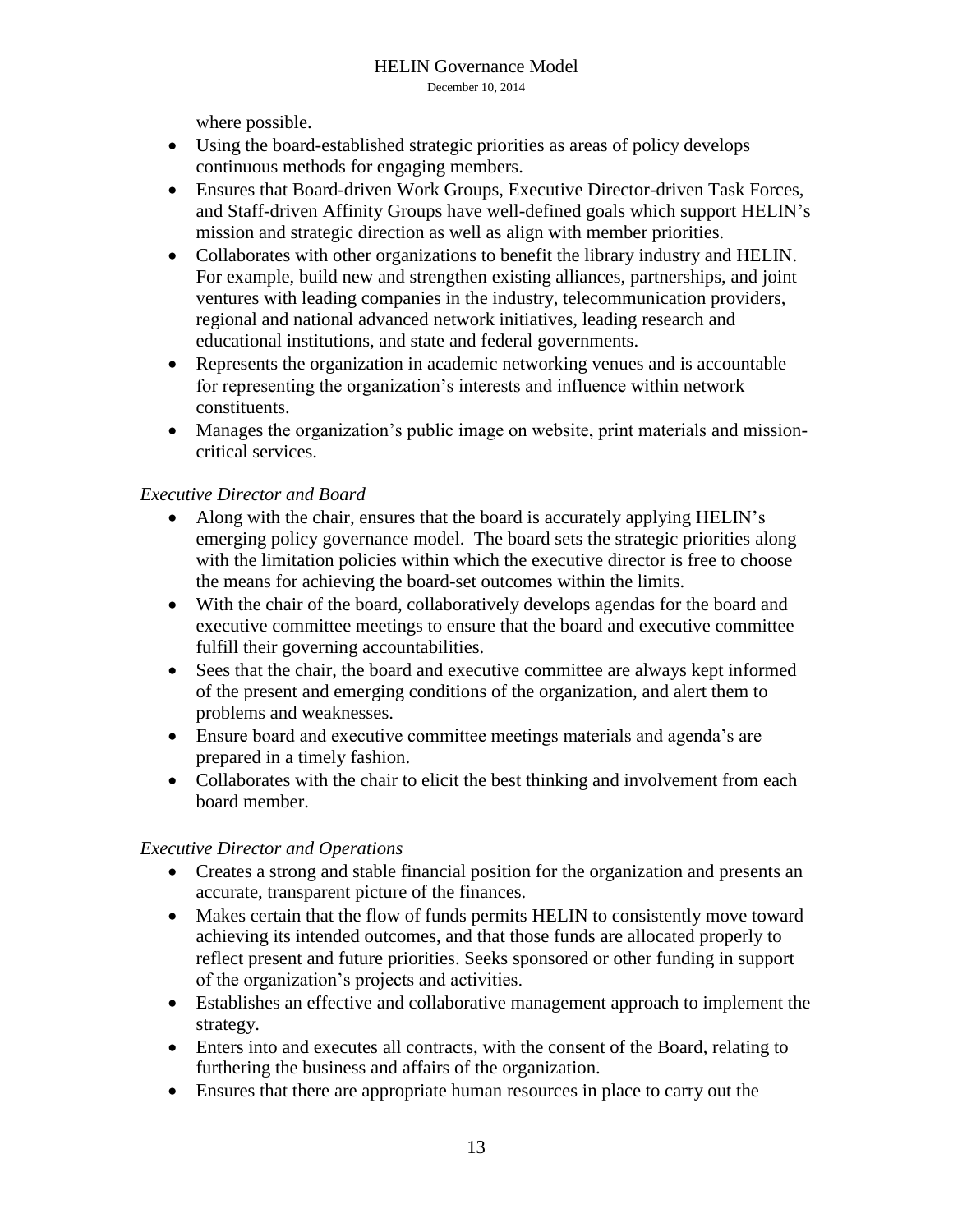implementation of the strategic plan. Sets qualifications and arranges for professional education for staff as needed.

- Hires, fires, and evaluates HELIN staff. Assigns, with staff or contractor input, their accountabilities, and sets their compensation, with the approval of the Board. (To clarify, the HELIN board is responsible for the hiring, firing, evaluating, and setting the compensation for the executive director).
- Formulates and administers operational policies.
- Serves as the chief spokesperson for the organization, thereby ensuring that it is, at all times, properly represented to the members and public.
- Directs all purchases and disbursements.
- Prepares and submits a draft operating budget for the year and annual report.
- Allocates resources within the board-defined budget parameters (plus or minus line item budget percentages set by the board) for each broad budget area, e.g., personnel/contractors.
- Provides financial transparency including the presentation of financial reports when required.

## <span id="page-14-0"></span>**V. BOARD-EXECUTIVE DIRECTOR LINKAGE**

#### *Global Governance-Management Connection*

The board's sole official connection to the operational organization, its achievements and conduct will be through a chief executive officer, titled executive director.

#### *Unity of Control*

Only officially passed motions of the board are binding on the Executive Director. Accordingly:

- 1. Decisions or instructions of individual board members, officers, or work groups are not binding on the Executive Director except in rare instances when the board has specifically authorized such exercise of authority.
- 2. In the case of board members or work groups requesting information or assistance without board authorization, the executive director can refuse such requests that require, in the executive director's opinion, a material amount of staff time or funds or is disruptive.

#### *Accountability of the Executive Director*

The executive director is the board's only link to operational achievement and conduct, so that all authority and accountability of HELIN office staff, as far as the board is concerned, is considered the authority and accountability of the executive director. Accordingly:

- 1. The board will never give instructions to persons who report directly or indirectly to the executive director.
- 2. The board will not evaluate, either formally or informally, any HELIN office staff other than the executive director.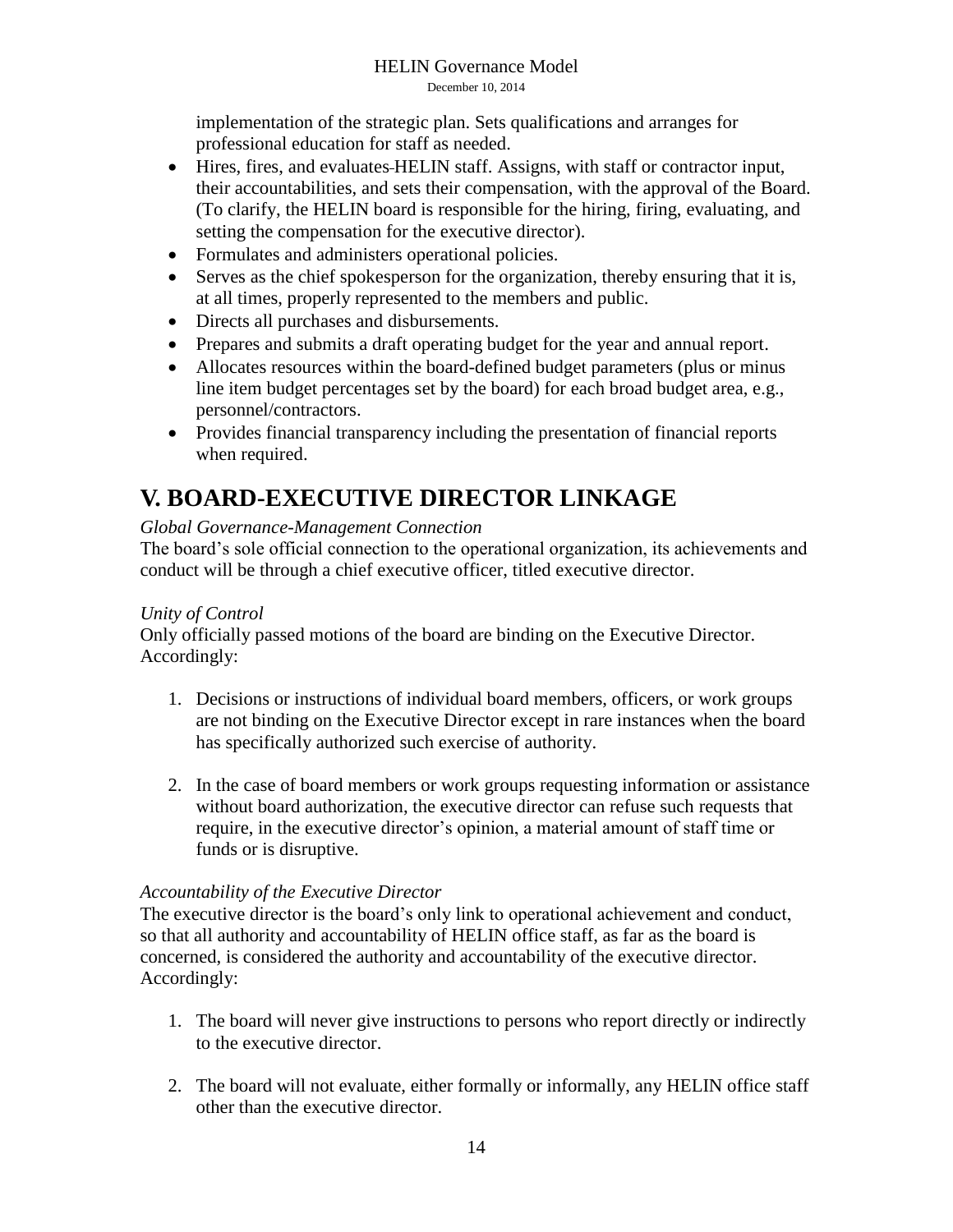- 3. The board will not set or suggest compensation for any staff person. The board approves a budget line item for personnel, for which the executive director uses to determine staff salaries based on comparable compensation in the library market.
- 4. The board will instruct the executive director through written charges which prescribe the organizational outcomes to be achieved, and describe organizational situations and actions to be avoided, allowing the executive director to use any reasonable interpretation of these policies.
- 5. The board will review annually the performance of the executive director to ensure that it is aligned with organizational performance and board stated charges and outcomes.
- 6. All charges that instruct the executive director will be monitored at a frequency and by a method chosen by the board. The board can monitor any charges at any time by any method, but will ordinarily depend on a routine schedule to be developed.

## <span id="page-15-0"></span>**VI. EXECUTIVE LIMITATIONS**

#### *Global Executive Constraint*

The executive director shall not cause or allow any practice, activity, decision, or organizational circumstance which is either unlawful, imprudent or in violation of commonly accepted business and professional ethics.

#### *Treatment of Members and/or Customers*

With respect to interactions with consumers or those applying to be members and/or customers, the Executive Director shall not cause or allow conditions, procedures, or decisions that are unsafe, undignified, discriminatory or unnecessarily intrusive.

#### *Treatment of Staff*

With respect to the treatment of paid and volunteer staff, the executive director may not cause or allow conditions which are unfair, undignified, disorganized, or unclear.

Further, without limiting the scope of the foregoing by this enumeration, he/she shall not:

- 1. Operate without written personnel rules which: (a) clarify rules for staff, (b) provide for effective handling of grievances, and (c) protect against wrongful conditions, such as nepotism, grossly preferential treatment for personal reasons, or discrimination as prohibited by law or based on sexual orientation.
- 2. Discriminate against any staff member for non-disruptive expression of dissent.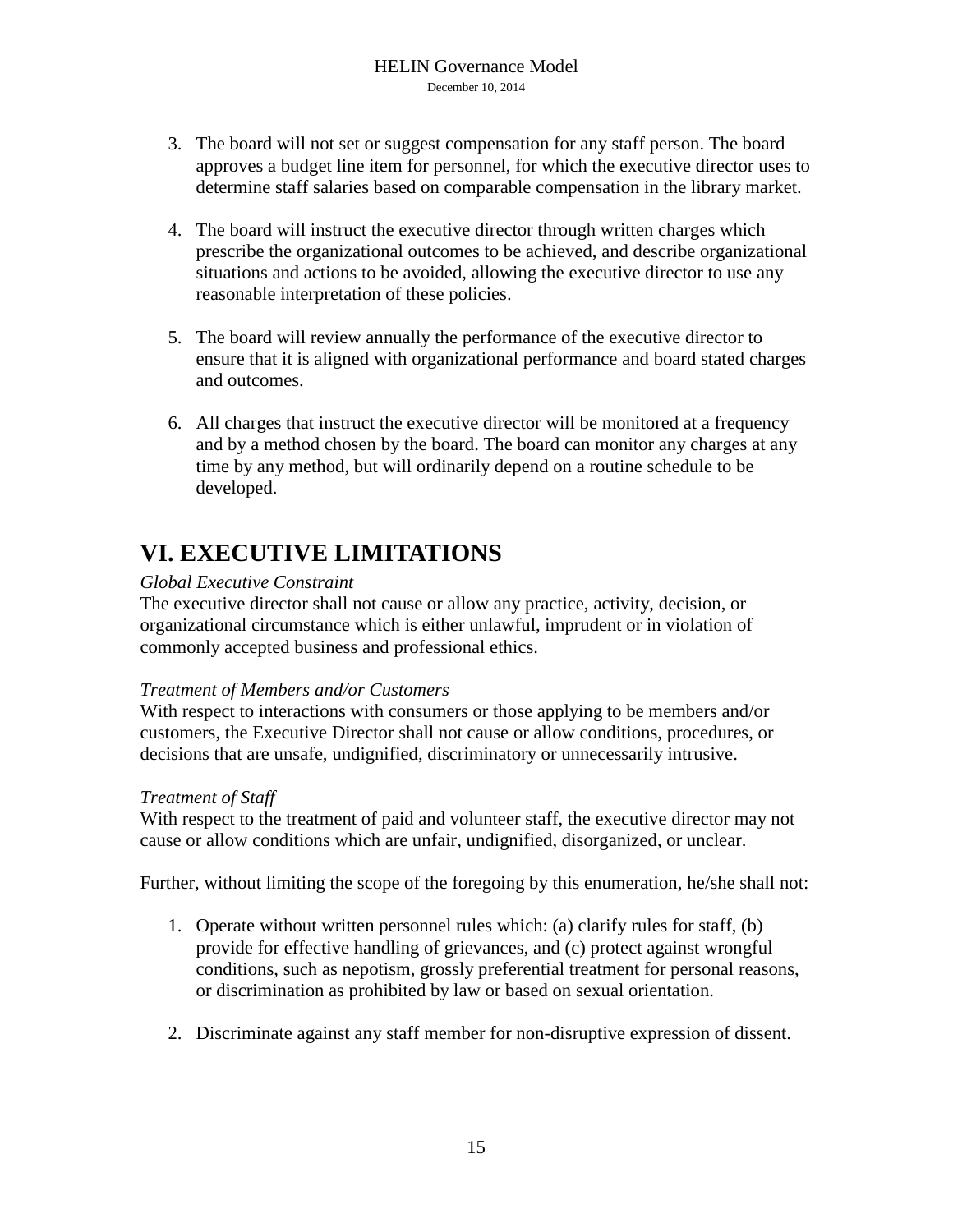3. Prevent staff from grieving to the board when (A) internal grievance procedures have been exhausted and (B) the employee alleges that board policy has been violated to his/her detriment.

#### *Compensation and Benefits*

Without limiting the scope of the foregoing by this enumeration, he/she shall not:

- 1. Promise or imply permanent or guaranteed employment.
- 2. Establish current compensation and benefits that deviate materially from the geographic or professional market for the skills employed.

#### *Financial Planning/Budgeting*

Financial planning for any fiscal year or the remaining part of any fiscal year shall not deviate materially from board's priorities, risk fiscal jeopardy, or fail to be derived from a multi-year plan.

#### *Financial Condition and Activities*

With respect to the actual, ongoing financial condition and activities, the executive director shall not cause or allow the development of fiscal jeopardy or a material deviation of actual expenditures from board priorities established in policies and budget.

#### *Asset Protection*

The executive director shall not allow corporate assets to be unprotected, inadequately maintained or unnecessarily risked.

#### *Emergency Executive Director Succession*

In order to protect the board from sudden loss of executive director services, the executive director shall keep the HELIN chair and vice chair familiar with board and executive director issues and processes.

#### *Communication and Support to the Board*

The executive director shall not permit the board to be uninformed or unsupported in its work.

Further, without limiting the scope of the foregoing by this enumeration, he/she shall not:

- 1. Let the board be unaware of relevant trends, anticipated adverse media coverage, threatened or pending lawsuits, material external and internal changes, particularly changes in the assumptions upon which any board policy has previously been established.
- 2. Fail to advise the board if, in the executive director's opinion, the board is not in compliance with its own policies on this governance model for HELIN and Board-Executive Director Linkage, particularly in the case of board behavior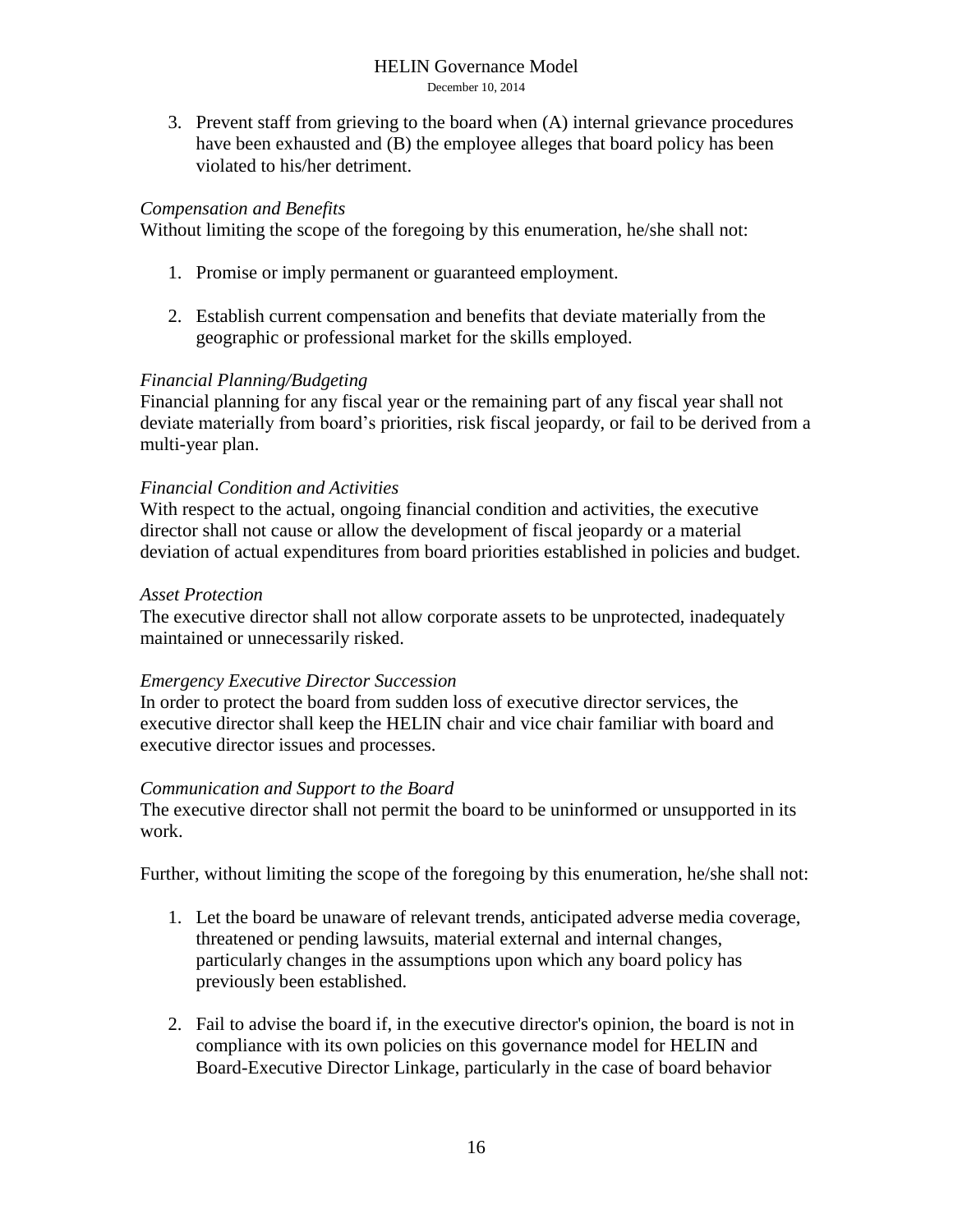which is detrimental to the work relationship between the board and the executive director.

- 3. Fail to marshal for the board as many staff and external points of view, issues and options as needed for fully informed board choices.
- 4. Fail to provide a mechanism for official board, officer or committee communications.
- 5. Fail to deal with the board as a whole except when (a) fulfilling individual requests for information or (b) responding to officers or board work groups duly charged by the board.
- 6. Fail to report in a timely manner an actual or anticipated noncompliance with any policy of the board.
- 7. Fail to supply for the consent agenda all items delegated to the executive director yet required by law or contract to be board-approved, along with the monitoring assurance pertaining thereto.

## <span id="page-17-0"></span>**VII. Board Members' Code of Conduct**

The board commits itself and its members to ethical, businesslike, and lawful conduct, including proper use of authority and appropriate decorum when acting as board members.

- 1. Board members must have loyalty to the ownership, without conflicted loyalties to staff, other organizations, and any personal interest as a member and/or consumer.
- 2. Board members must avoid conflict of interest with respect to their fiduciary responsibility.
	- a. There will be no self-dealing or business by a member with the organization. Board members will annually disclose their involvements with other organizations, with vendors, or any associations that might be or might reasonably be seen as being a conflict.
- 3. Board members may not attempt to exercise individual authority over the organization.
	- a. Board members' interaction with the Executive Director or with staff must recognize the lack of authority vested in individuals except when explicitly board authorized.
- 4. Members will respect the confidentiality appropriate to issues of a sensitive nature.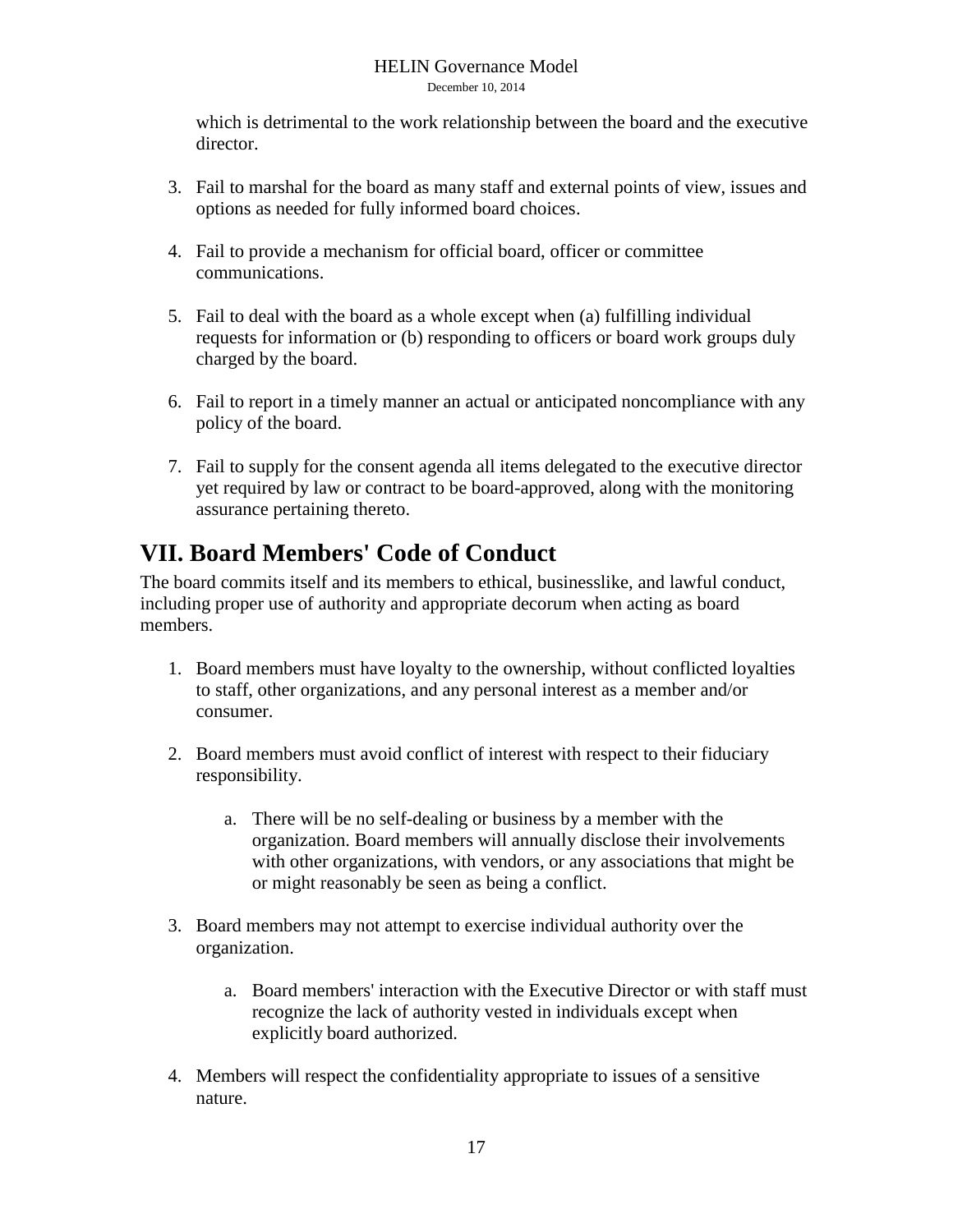## <span id="page-18-0"></span>**VIII. Board Standing Committees**

The only board standing committees are those which are set forth in this policy.

- 1. Executive Committee
	- a. This committee will include the Past Chair, Chair, Vice Chair, Treasurer, Secretary, and Executive Director (ex. officio).
- 2. Audit Committee
	- a. Product: Specification of scope of audit every two years prior to outside audit.
	- b. Authority: To incur no more than an amount approved by the board for direct audit charges.
	- c. A new auditor will be selected at least every six years. In the event of a single source vendor, a new field team will be required at least every three years.
	- d. The audit committee will meet with HELIN staff at mid-year to review HELIN's financial activities and will report back to the HELIN Board at its next regular meeting.
	- e. The committee will set the date to meet with the auditor to review the audit. After the review, the audit will be presented to the board.
	- f. The committee will include the treasurer and two members of the board who are not on the executive committee. They will be selected by the board for a two year term.
- 3. Nominating Committee
	- a. The Nominating Committee shall be comprised of the Past Chair, and one member of the Board not serving on the Executive Committee.
	- b. The Committee will present at least one nominee for each elective position provided in these bylaws, and shall forward their recommendations to the Secretary for inclusion in the agenda for the June meeting.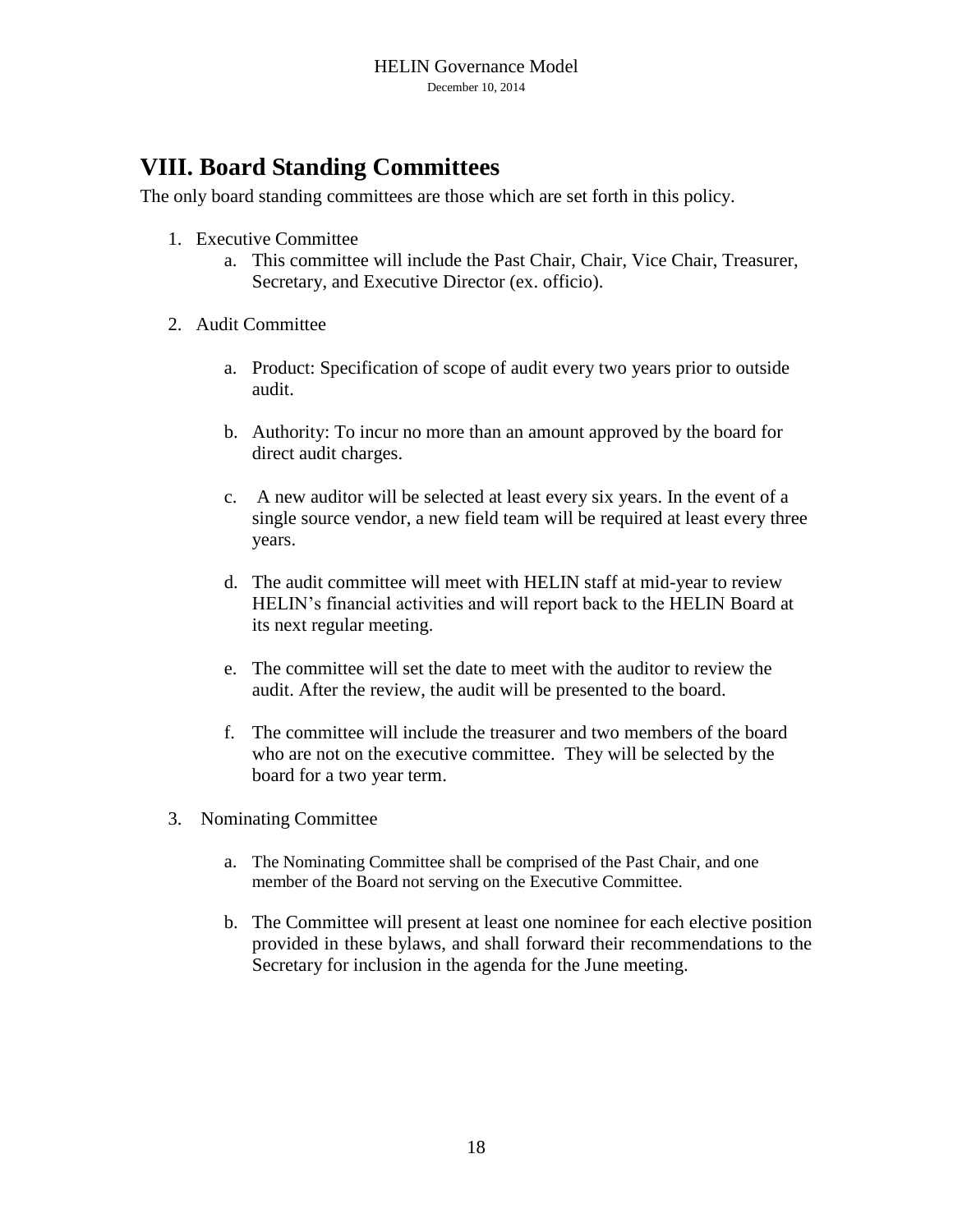## <span id="page-19-0"></span>**Appendix**

## <span id="page-19-1"></span>**HELIN Board Work Group, HELIN Task Force, and Affinity Group Structure**

#### *Organization/operational work groups:*

Getting work done in organizations is often complex, requiring multiple people to get engaged and work together in groups. The complexity is often found in the layering that occurs among members of a group where some have to work solo or rely on multiple people to make a contribution to the group effort. It can also be among groups where there are interdependencies across the groups such as where one group has to get something done before another can start.

People working as a group can take multiple forms in the organization:

- A Board-driven Work Group
- An Executive Director-driven Task Force
- A Staff driven Affinity-Group

All HELIN Board Work Groups, Executive Director Task Forces, and Staff Affinity Groups will require a formal charge that includes elements such as: direction, boundaries to be set, decision making authority allocated, and sometimes taken, to produce results and make well-informed decisions. The formal charge takes the form of a directive that defines the outputs, targets and authority of the group. Constant feedback must be given to a task force or work group as to – this is working, this requires correcting – so it can sharpen its focus to achieve results.

Further, once the Work group, Task Force, or Affinity group starts to work and learn together, it may discover its original charge was not defined fully enough and now a more effective way forward is clear. This change or evolution in scope is a natural process. In such cases, the scope should be reworked.

#### *Board Work Groups and Executive Director Task Forces Scope of Work*

*The Goal:* Describe the primary expectation of the group. Think of the goal as both the reason for being of the group and the ultimate intention or result.

*Interdependencies:* State (if necessary) where the group will have to collaborate with other groups, or even other projects. The interdependency can be either across the board as whole groups or with isolated elements of another group. The group will be able to make considerable progress on its own on the elements that are relatively independent. Often, there has to be facilitated coordination with other groups to establish the declared areas of interdependency.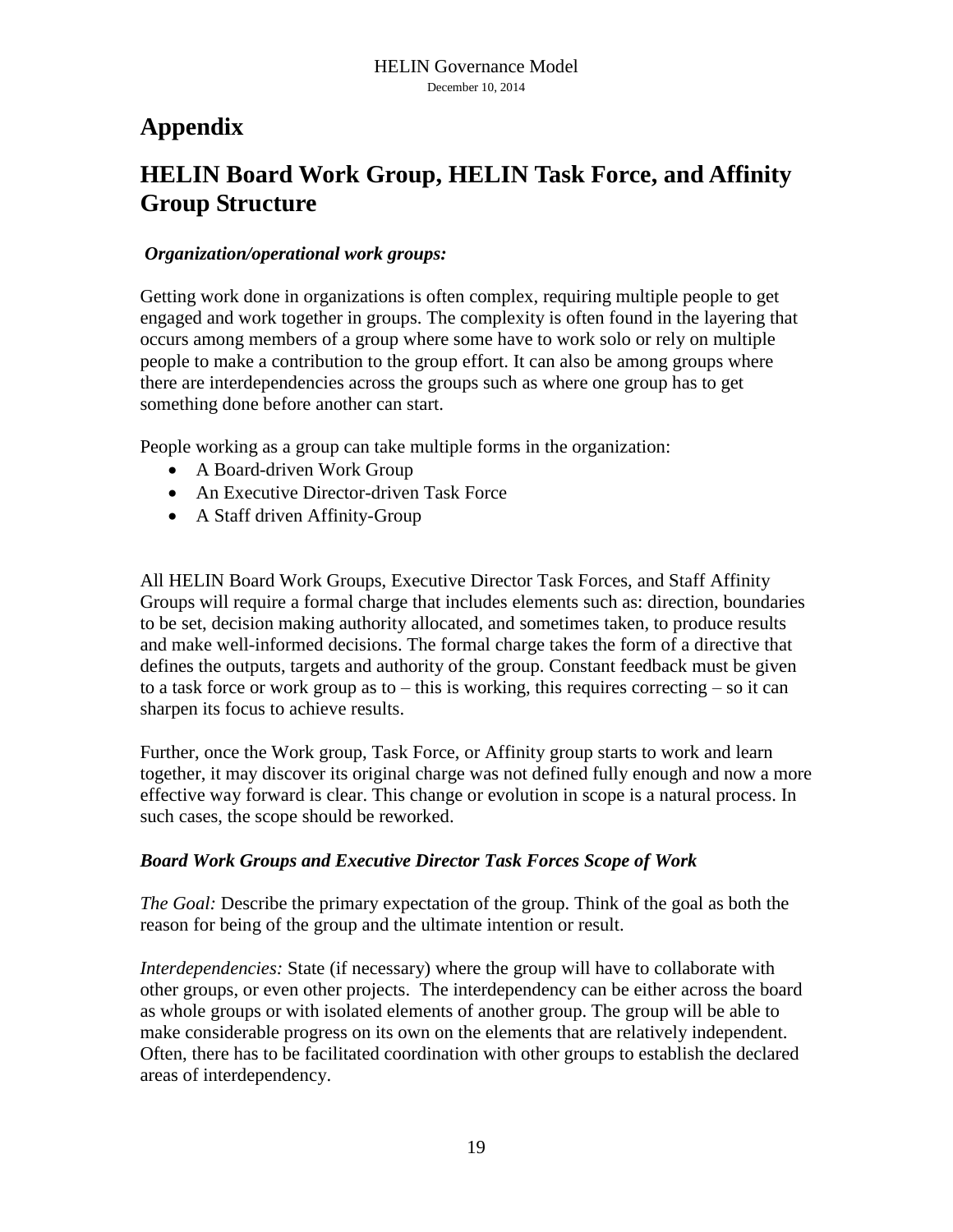*Immediate and Emergent Conditions:* This is an external scan of conditions that defines the full picture of the current and emerging reality surrounding the group's efforts. State the truths and the facts that describe the immediate and emergent conditions. Immediate conditions are those fully present and the impact is known and felt. Emergent conditions are on the horizon most likely headed your way – the impact stated is a gut hunch.

*Declare the Performance Targets:* In pursuing the qualitative goal, what is on the short list of performance targets/outcomes to strive for? A short list of targets can be as few as 2, yet no more than 4. With each target sort the measures to pursue into time-based buckets such as 1 year, 2-4 years, or 5-plus years.

*Accountable Outputs/Deliverables:* For each target, state the result as an output or deliverable. The output is what the group proposes to put in place to help achieve the performance target. An output stays in place over-time and continues to help produce results.

*Momentum/Leverage:* What is in place, in motion or planned that this group can capitalize upon to achieve targets or produce outputs? Momentum or leverage could include recent successes, a visible champion, a project underway, a project planned, or results from another project.

*Barriers/Blocks:* What are the primary obstacles on the path to achieving targets or producing outputs? What is in the way of success? And then state: what are the most likely ways to move these obstacles or shatter them? State where end runs will be required?

*Resources are in Multiple Forms:* Resources to achieve targets or produce outputs are more than money. Think more about the human know-how to apply, networks to mobilize, or data to collect and analyze. Focus on what is most required to achieve performance. Be specific.

*Authority to Make Decisions:* Most groups need some authority to make things happen such as completing certain work or making independent decisions. If required, state the decisions which must be checked and with whom. Be specific by creating two lists: your independent decisions and those which require external approval. As noted earlier, it always helps move things along when a person with the requisite authority is in the group.

*Limits and Boundaries:* State what this group cannot address. Be specific. What is out of bounds/off limits? Stating what the group won't examine, helps define a sharper scope for the actual work to be done. It can help keep a group from tangents.

*List Members of the Work Group, Task Force, or Affinity Group:* Begin by stating the criteria for selecting group members without naming names. The group criteria present the substance that must be present for the group to achieve results. Criteria could include: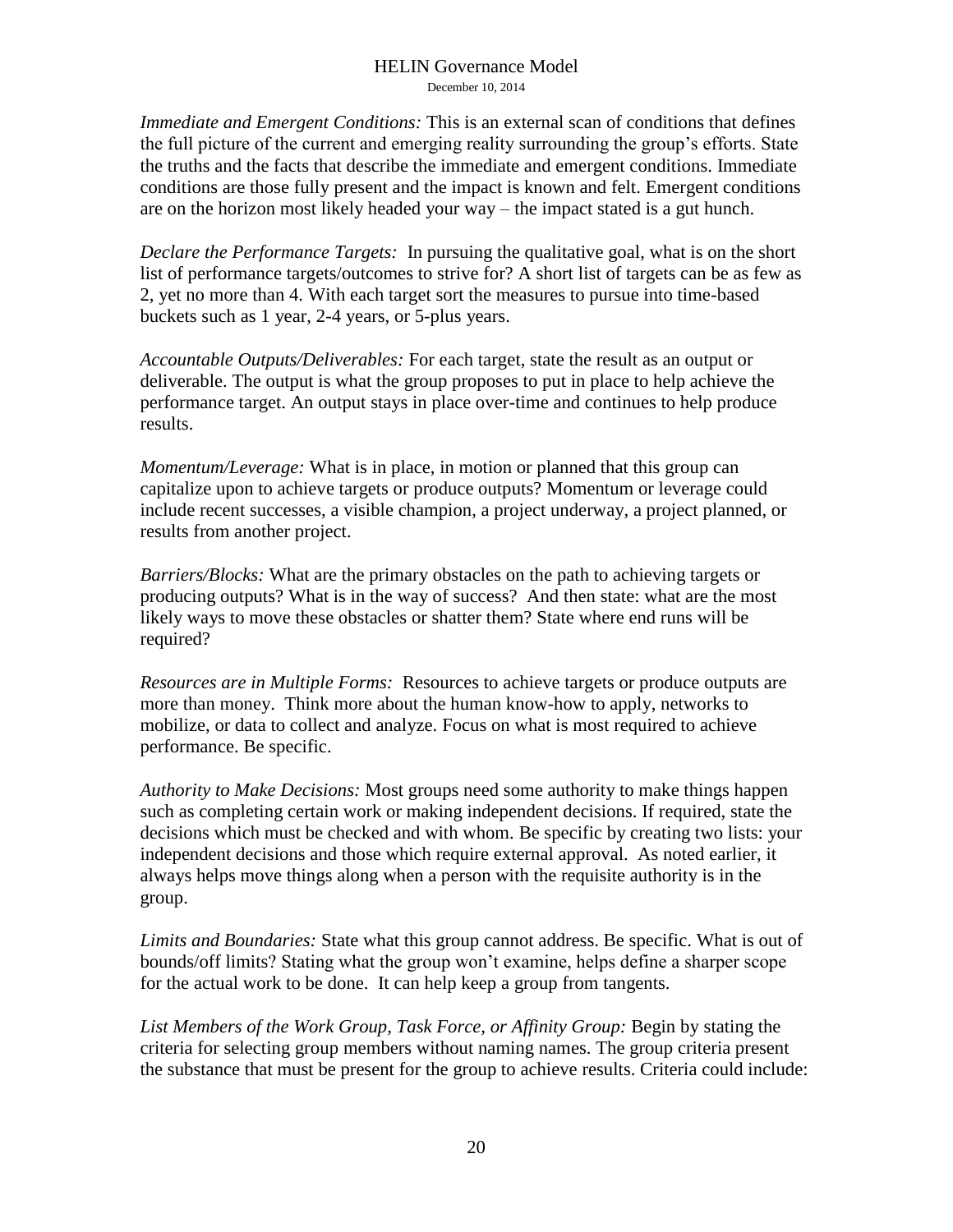the specific know-how, authority, networks that have to be accessed, and perspective that must be present for the group to work efficiently to pursue targets and produce outputs.

Keep in mind it is not necessary to have every resource required in the group that regularly meets. You can organize in multiple tiers of participation. Other people can provide council and advise the group, but do not have to come to meetings. People can come and go as the tasks demand, and not be permanent group members.

*Tasks and Timeline:* Instead of making a long list of tasks, begin by identify the first phase – the first 4 to 6 tasks as you now see them. State how much time this group will require to complete its first phase of work. By what date will this group produce what? When tasks are completed, check them off and declare the next ones. The experience of completing early actions will define what has to happen next.

#### *Definitions*

#### **Board of Directors Work Groups**

Three or more members of the board of directors asked by the Executive Director or Chair of the Board to work on a special project of limited scope and for a limited time period of generally 3-6 months. Invitations are based on individuals' known areas of expertise, interest, as well as their availability to work on the project. A Board Work Group's purpose is to further the Mission and Goals of the organization as stated in the HELIN Policy Governance Manual, by conducting research into areas of strategic interest to the consortium. The group serves in an advisory capacity, providing reports and recommendations, but cannot establish policies without full board approval.

#### **Executive Director Task Forces**

An Executive Director Task Force is comprised of three or more individuals currently employed in any capacity at any HELIN member library, recommended and approved by their Director, and invited by the Executive Director to work on a strategic initiative related to the Mission and Goals of the organization as stated in the HELIN Policy Governance Manual. (Examples of such initiatives include investigation of a new product, service or technology; the planning and coordination of a HELIN event; or the revision of a HELIN policy or procedural manual.) A Task Force will address the specified strategic initiative for a limited time period of generally 3-6 months. Invitations to join a Task Force are based on an individual's known areas of expertise and interest, as well as availability to work on the project with their director's approval. In establishing a Task Force, the Executive Director will seek from Board members names of staff recommended for participation in the Task Force. The Executive Director can also invite a Board member to participate on a Task Force. When serving on a Task Force, Board members are volunteers, shedding their role as a member of the Board and reporting to the Executive Director. Each Task Force is answerable to the Executive Director and